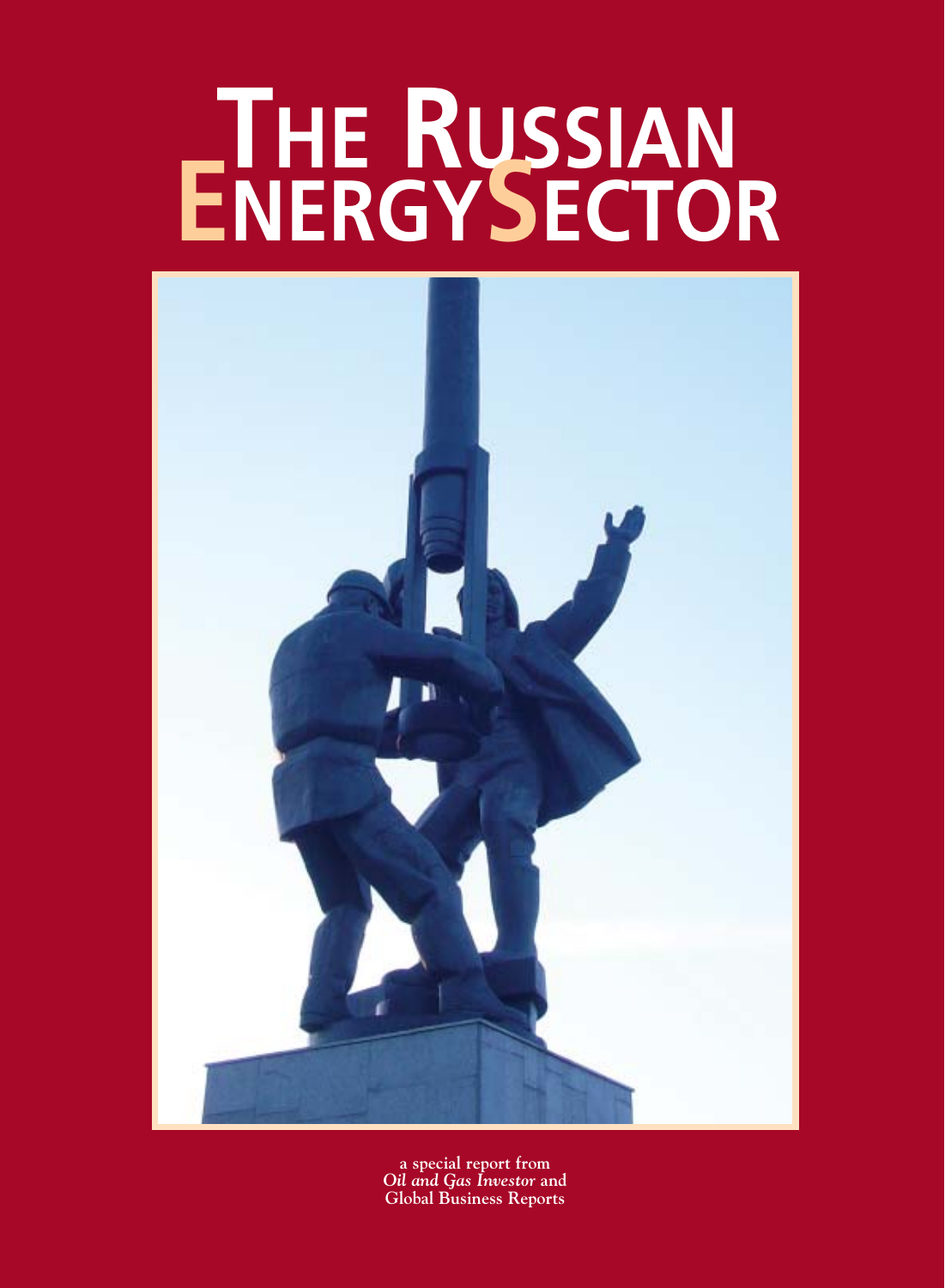

# **CREATING THE FUTURE**



# DESIGN OF DRILLING & PRODUCTION EQUIPMENT FULL RANGE OF DRILLING EQUIPMENT

land and offshore drilling rigs, including rigs designed for ultra-<br>deep operations in critical down-hole environmental well conditions<br>and severe arctic weather



**ISO 9001** 

mobile drilling and workover rigs

drilling and workover rigs custom designed for clients with special service requirements.

# www.mnpglobal.com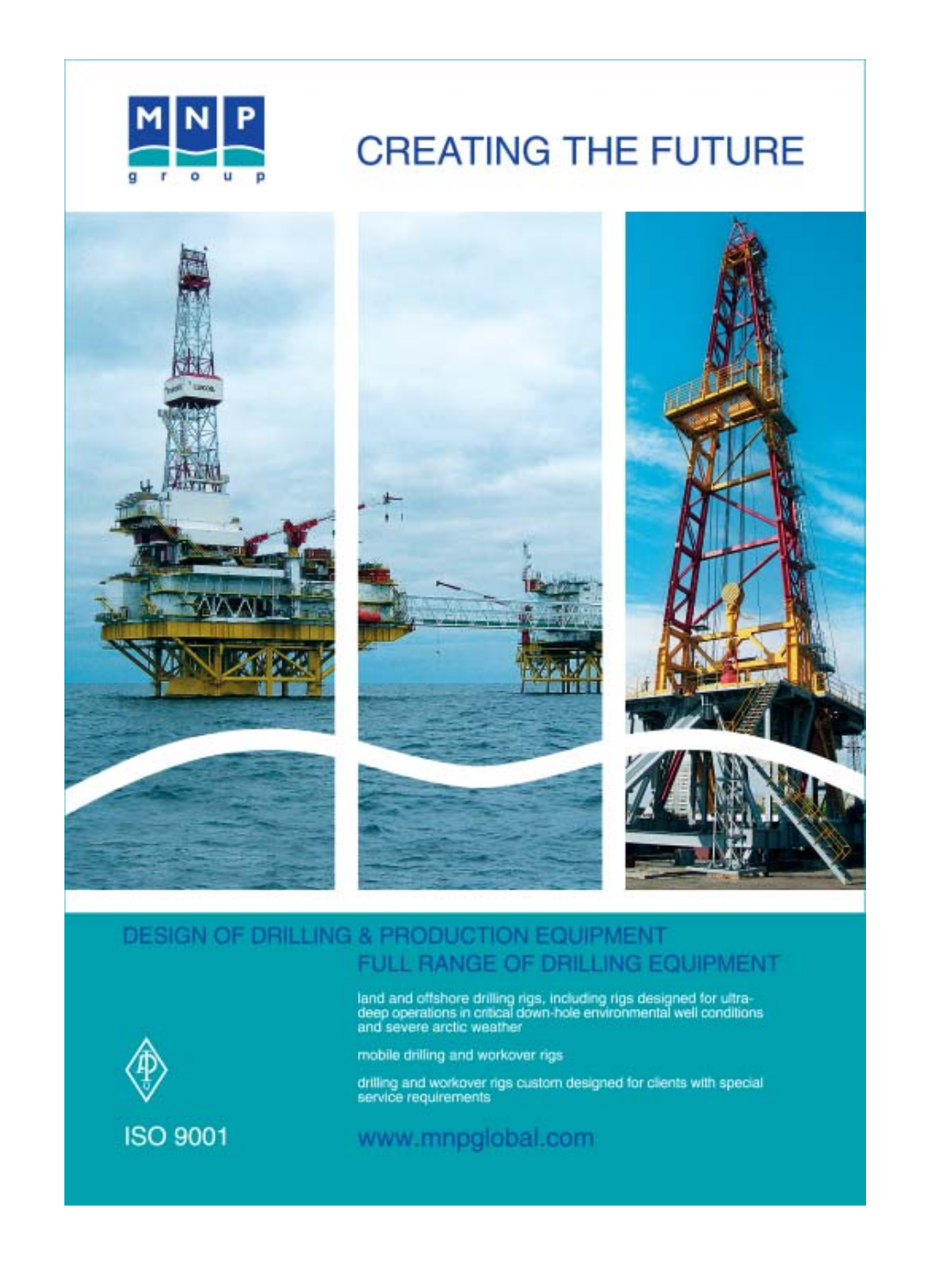# **Growing Pains**

*Russia asserts herself as a global player while retaining historical control.*

**EXECUTE:** Conomic development of the Russian Federation during the past 15 years has been spectacular following an overhaul of its entire socio-economic and political fabric. From a declining centralized economy built upo I ing the past 15 years has been spectacular following an overhaul of its entire socio-economic and political fabric. From a declining centralized economy built upon a sclerosis-struck political system to a fast-developing, emerging industrial country, with a fledging democracy, many older Russians struggle to comprehend the changes.

Despite stalling after the 1998 financial crisis, Russia's gross domestic product (GDP) has grown for six consecutive years, surpassing average growth in all other G8 countries and achieving an impressive 7.1% in 2004. Although encouraging, this growth cannot mask that there is still a great deal of room for improvement in Russia's institutions, its economic diversification and the lot of its 145 million inhabitants. GDP is \$2,140 per person; a large number of Russians live in poverty.

Most of the country's economic development base and mooring lines to the market economy were provided by both

**This special report** *was prepared by London-based Global Business Reports. The authors are oil and gas journalists Gilles Valentin (gilles@gbreports.com) and Alice Bourrouet (alice@gbreports.com).*

Russia's large heavy industrial tool and by the Russian Federation's immense subterranean wealth. From steel to aluminum and heavy machineries to aeronautics, Russia has a long history of industrial excellence, featuring extra-large production capacities and a recognized technological and scientific know how. But the real catalyst of the country's fast recovery from the abysses of the early 1990s has been its natural resources, from precious metals to diamonds, coal, industrial minerals and, above all, hydrocarbons.

Exploited since the early 1920s, Russia's oil and gas sector—a pure product of the Soviet economic drive—has long been one of the world's leaders in terms of production. In the 1980s, the Soviet Union was the world's largest producer, thanks to the combined outputs of powerhouses like Azerbaijan, Western Siberia and the Ural region. With the demise of the Soviet Union, the sector fell into disarray, facing depressed world prices, aging fields and production tools, and murky privatization processes driven by prevarication and violent dealings.

It took some years for the Russian sector to emerge from the shadows and regain its place on the global stage.

After ownership structures were streamlined, assets gathered under unified control, management control firmly established and the violence subsided, the sector began its in-depth reform, applying progressively more modern management techniques, accelerating the use of yield-increasing technologies and pushing production upwards.

Production was some 6 million barrels per day in 1996-97, down from a Soviet peak of 12 million in the early 1980s,



**Russian spring conditions: a drilling pad in the Siberian marshes** *October 2005* ▪ *Oil and Gas Investor* R-3

and 1.6 billion cubic meters (Bcm) of gas in 1995. The figures have soared to 9.45 million barrels of oil and 1.73 Bcm of gas per day today.

Oil production seems to have reached a plateau, triggering comments on the complacency of the Russian energy sector, which has been pampered by high oil prices during the past three years. Nevertheless, the Russian Federation is sitting on the world's largest gas reserves (1,680 trillion cubic feet or onethird of the global total) and oil reserves total 51 billion barrels.

Moreover, the Russian Federation holds yet more undiscovered potential—in East Siberia, offshore Pacific (with the Sakhalin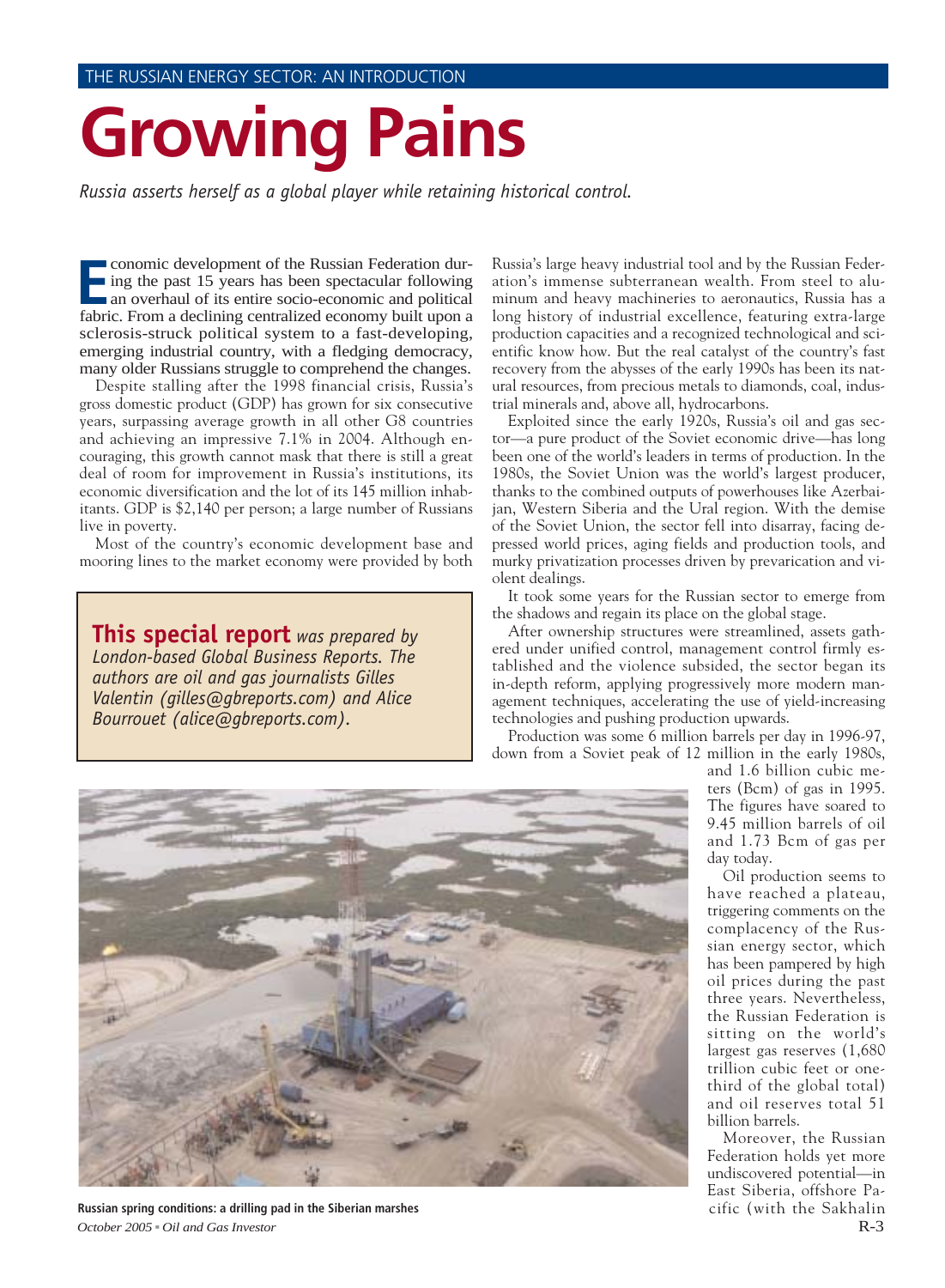## **Useful Date**

June 20-21, 2006: Russian Petroleum and Gas Congress, 2006. This is the compulsory meeting of professionals from across the Russian Federation and the former Soviet Union.

Archipelago as a point in case) and along its continental shelf, in its Arctic regions. These are besides the relatively well-mapped reserves of Western Siberia that make the bulk of Russia's output today, plus the reserves in the older provinces of the Urals, Tatarstan and Bashkortostan, which are now in decline.

Future discoveries should accelerate development of the industry, which already accounts for more than 20% of the federation's GDP and, some years, provides more than 40% of federal revenue.

### **Entry opportunities**

Today's picture might appear challenging to potential entrants. For the majors, the infamous Yukos affair is still felt outside of Russia in perception of investment risk and business protection. The many changes in the tax regime, subsoil laws, conditions of access to export infrastructure, and the general erratic legal climate of the country can still be perceived as detrimental to investment. Nevertheless, the world's majors are jockeying for positions and assets, and rumors of deals are reaching climactic levels.

For independents, the situation is also far from straightforward, as predatory Russian majors remain threatening, access to capital is still far from easy, and operating conditions remain challenging, from harsh winters to export-pipeline access and an unforgiving tax structure.

For the service industry, the situation is also peculiar—most of its components are either part of oil majors, providing services to their mother companies, or former parts that are trying to reinvent themselves and their markets.

This leaves some room for Western service operators, which have been reasonably successful. The sector is now initiating a very active concentration and restructuring movement that should re-shape durably. This in turns opens many opportunities for partnerships and acquisitions, and the Russian service sector should look radically different in a couple of years.

Ultimately, the transitional Russian energy industry is illustrated by changes under way now and instigated by the Russian state itself. The legal regime should witness a major upheaval when a new subsoil law comes into effect at year-end, further to its amendment by the federation's Duma (lower chamber).

The industry is waiting for a number of key dispositions that should streamline and simplify E&P, but very wary of forthcoming restrictions of access to "strategic reserves" for foreign investors, a limitation that is being monitored with apprehension by the global hydrocarbon industry. A possible revival of the production-sharing agreement law could boost levels of greenfield development, after the previous law was scrapped notably on Yukos' former boss, Mikhail Khodorkovsky's, injunction.

Meanwhile, Russia is busy trying to create a national oil company to protect its sovereign interests. A stalled merger between state-owned oil company Rosneft and state-controlled gas giant Gazprom paved the way for the Russian government to increase its direct participation in Gazprom, now controlled 51% by the state, while Rosneft, after having acquired on the cheap Yukos' main production unit, Yuganskneftegas, has since been rumored to be in merger talks with Shell and fifth-largest Russian oil company Sibneft.

Since then, Gazprom and Shell have entered agreements to swap assets and there are obvious indications that the public-owned oil and gas companies in Russia are there to stay, and will play very central roles in the future development of the industry.

The movement towards reasserting state control signaled by the onslaught against Yukos and its subsequent dismantling is highlighted by the efforts exerted in developing state-owned operators.

It is further confirmed by the groundbreaking projects nurtured by state-controlled pipeline transportation monopoly Transneft. A 4,130-kilometer (2,566-mile) pipeline to the Pacific will transport some of Russia's oil wealth to Asia and should provide a major boost to the development of East Siberia.

Meanwhile, gas pipelines to the Northern Europe pipeline and to, again, China and Asia should increase Russia's role as the world's largest gas supplier.

### **Turning point**

At times of skyrocketing oil and gas prices, an inextinguishable global thirst for energy, and uncertainties over Middle Eastern energy supply, Russia is poised to play an ever-increasing role on the global energy stage. This calls for a vigilant state presence, and for controlled development.

Should Russia go the right way, treading carefully between national interests and global responsibilities, the country will surely be the hot spot for the next two decades. The risks of backtracking to an erratic, unsafe and unwelcoming environment are slimming, despite frequent hiccups involving nationalism and protectionism.

The stage is set for a responsible, rewarding and secured development of to-be-discovered reserves, and a responsible development of known resources. Russia, as so often throughout its history, is at a turning point. The country's oil and gas sector is reaching a critical time in its life cycle, and seems to be heading towards a conventional model, opened to foreign investment, yet encompassing large state-controlled organizations.

The dust has settled over the challenging years following the demise of the Soviet Union. The global industry is carefully looking at what is emerging in this Eastern giant. Global Business Reports met with Russian industry leaders to prepare this report. It is intended to present the challenges at stake.  $\Box$ 

### **Useful Contacts in the Russian Federation**

• Assoneft: The Association of Small and Medium Oil and Gas Producers. Elena Korzun, General Director, +7 095 937 5617, Assoneft.ru

• Soyugaz: The Union of Independent Gas Producers. Viktor Baranov, President, +7 095 231 2962, Soyuzgaz.ru

• Paf: Petroleum Advisory Forum. Vladimir Konovalov, Executive Director, +7 095 956 3714, Paf.ru

• Russian Union of Oil Exporters. Eugeney Samoilov, Executive Director, +7 095 230 0067

• The Union of Manufacturers of Oil and Gas Equipment. Felix Lubashevsky, Co-Chairman, +7 095 933 0621

• Nefteconsortium. Faris Valiev. General Director, +7 (855572) 37 38 35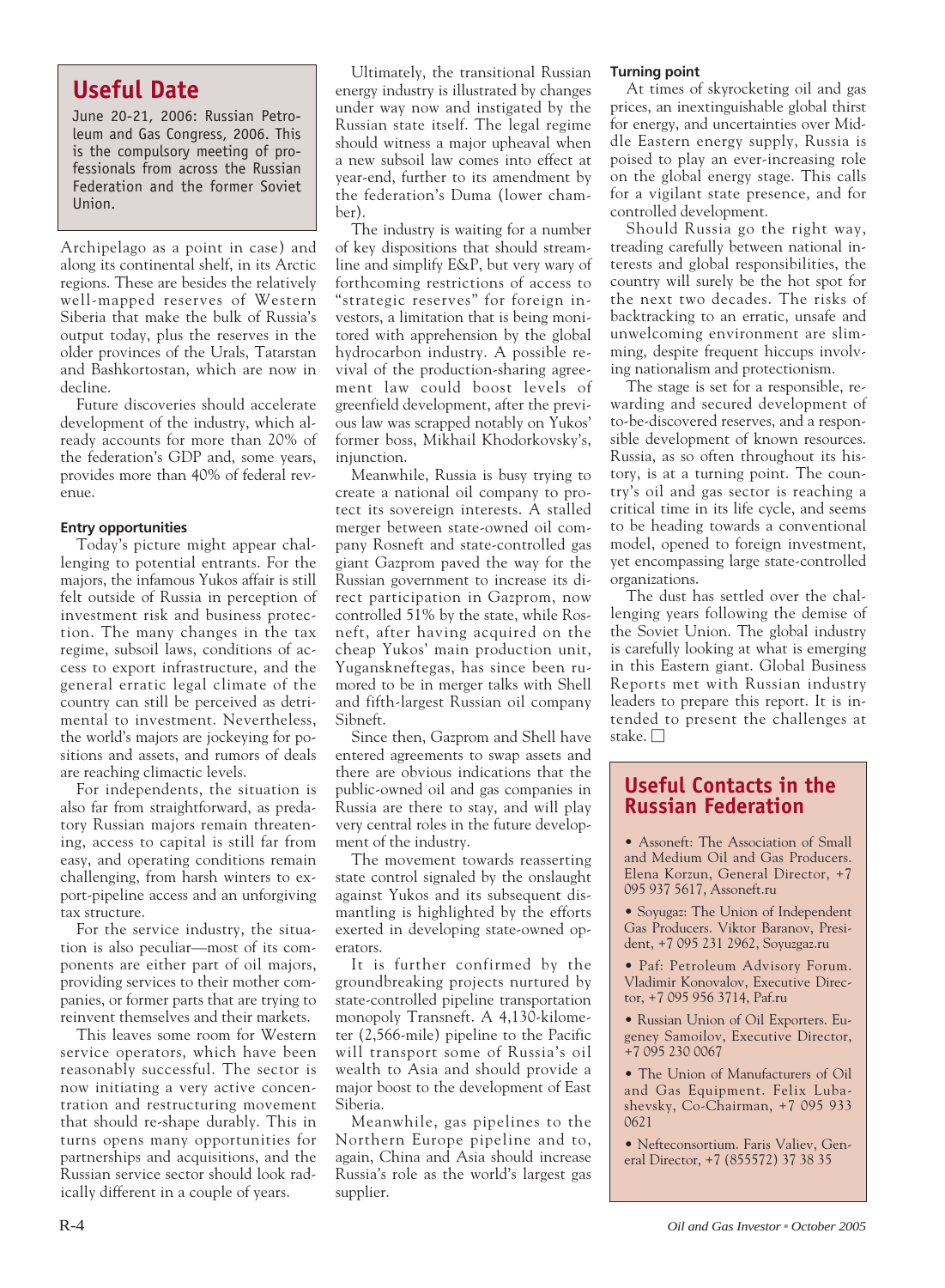





# Engineering service center<br>in well drilling

The leading Russian company in the field of render service for oil and gas extracting industry. **MAIN FIELDS OF ACTIVITY:** Oil and gas well drilling including laterals; Workover on the basis of sidetracking, Equipment maintenance and repair; Special drilling equipment and tools purchasing from leading foreign and domestic manufacturing companies, its' supervising while operating, maintenance and repair; Consulting services on drilling technology and technique under severe geological and technical conditions, selection and testing of surface equipment, wellheads, blowout preventers and circulation systems as well. Oil and gas fields development.



- 图 +7 (095) 976 83 06
- 四 +7 (095) 976 84 44
- @ info@centerbur.ru
- http://centerbur.ru/english
- 2<sub>0</sub> 10, Dmitrovsky proezd, Moscow, 127422, Russia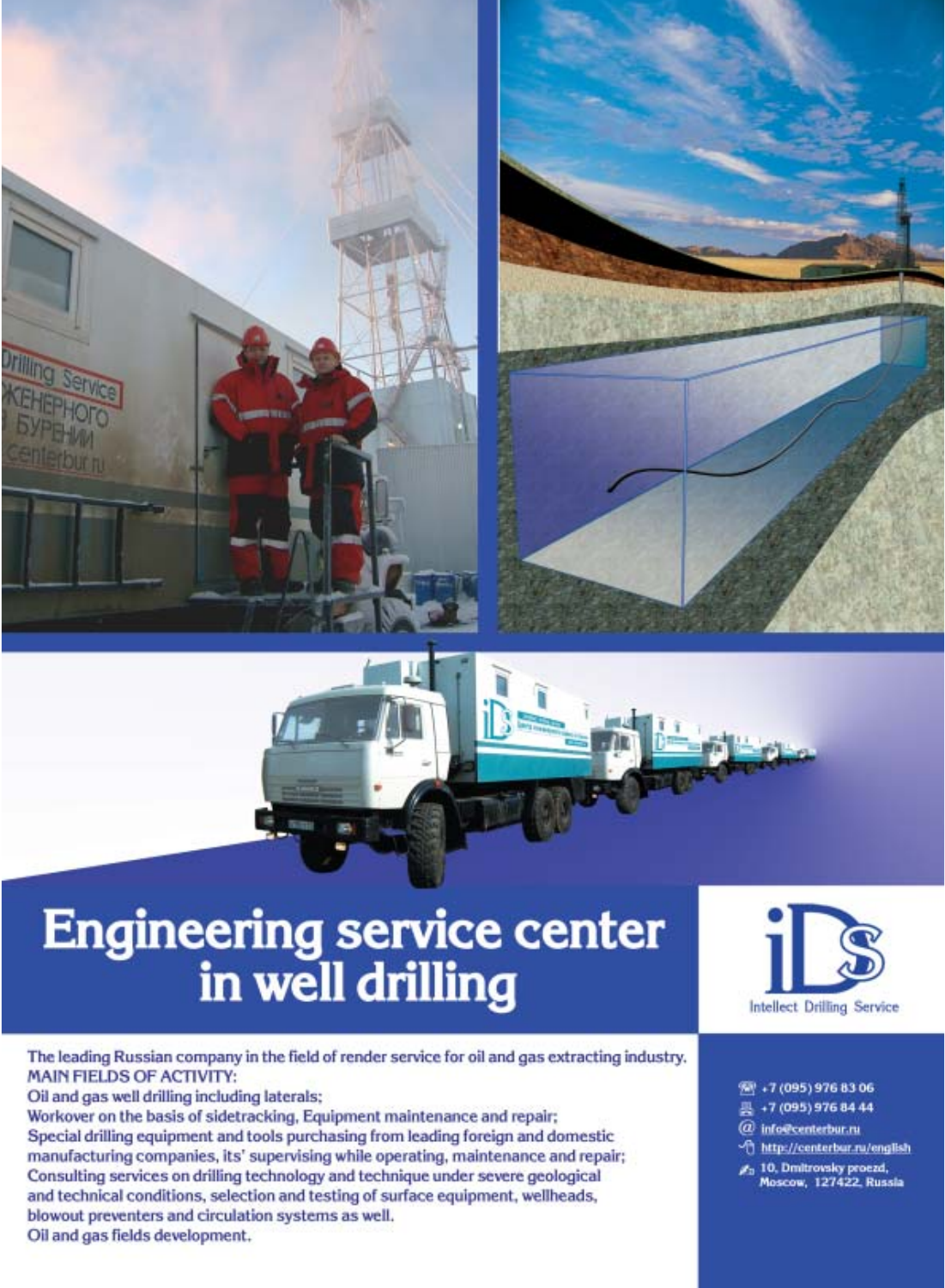# **Taming the Bear**

*To say that Russia is richly endowed below surface is an understatement.* 

**A**s far as hydrocarbons are concerned, a third of the world's gas is held in the Russian Federation, while its 51.2 billion barrels of oil reserves are the world's eighthlargest geopolitical concentration.

The Sakhalin 2 project has long been the region's showcase, as first oil was produced in 1999 and the first liquefied natural gas (LNG) shipment should be steaming off to Asia by summer 2008. Sakhalin 2 has reserves of some 150 million tons of oil and 500 billion cubic meters of gas, and includes an LNG plant with 9.6 million tons of capacity, currently half-finished.

Costs have outstripped estimates (doubled to \$20 billion) and jeopardized the development of the venture. To make matters worse, Shell, whose 50% stake is the largest, was recently informed by Russian gas company Gazprom of its intention to swap 25% of Shell's stake in the project for a stake in its currently undeveloped Siberian Zapolyarnoye gas field, putting Shell in a questionable position.

Not to be outdone, Sakhalin 3 has also had an appetite for controversy. In January 2004, the Russian government cancelled the results of a 1993 tender, won by a consortium led by ExxonMobil. State-owned Rosneft replaced the U.S. companies and now holds a 75% stake in Sakhalin 3, illustrating the Russian will to keep a tight control of its most strategic assets, as well as confirming the increasing influence of Russia's two national state-owned champions, oil company Rosneft and gas giant Gazprom.

Russia's minister of natural resources, Yuri Trutnev, has indicated that Chevron and ExxonMobil would be given priority if they decide to bid again, this time for 49% of the project and to continue development, presumably with Rosneft.

"Having developed infrastructure in place, Chevron and ExxonMobil have certain advantages," Trutnev says.

Work at Sakhalin 4, a co-venture of BP (49%) and Rosneft (51%), was shelved due to poor initial exploration results, and Rosneft announced withdrawal from Sakhalin 6 after poor results. In turn, Sakhalin 5, also featuring a venture of BP and Rosneft, is a very promising block, and BP has indicated it would invest up to \$5 billion in the development of which more than \$150 million will be allocated to exploration drilling through 2008.

The mixed picture of what was once presented as the new gas frontier is worrisome: costs estimates are surpassed, tenders are cancelled and poor exploration results are urging the global majors to approach huge upstream investments in the Russian Federation cautiously.

#### **Asset development**

One mega-project is Shtokman. In the Russian sector of the Barents Sea and discovered in 1988, Shtokman is one of the world's biggest gas fields, with reserves of 3.2 trillion cubic meters of gas and 31 million tons of gas condensate. Development plans include an LNG plant for exports to the U.S. and have been put under Gazprom's close supervision.

Future potential partners have been queuing up to guarantee their participation. Recently, Gazprom announced that Norway's Statoil and Norsk Hydro, France's Total, and the U.S.'s Chevron and ConocoPhillips have been short-listed

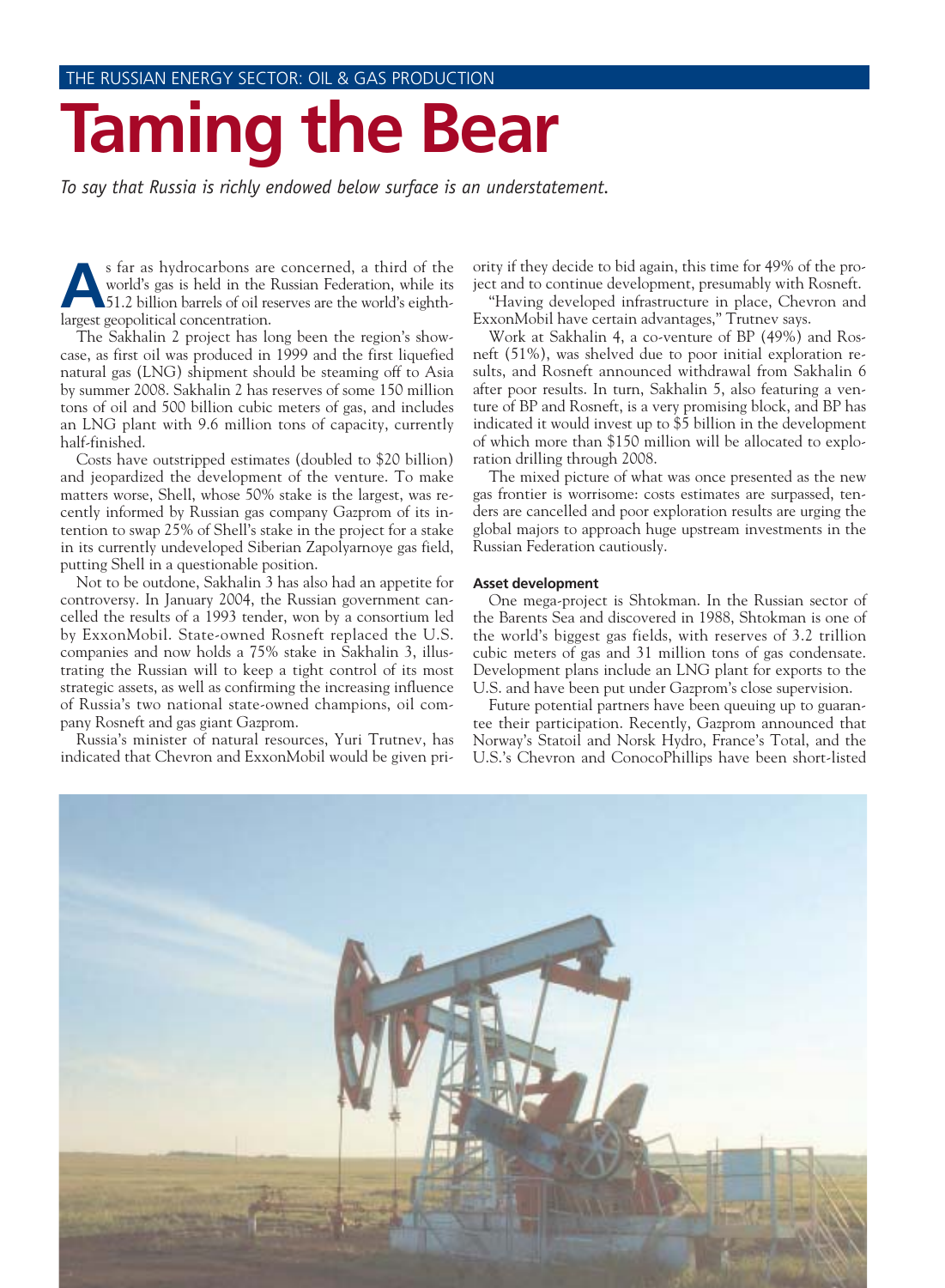to "be invited to intense commercial talks" with a view to select two or three companies to form a consortium in the first quarter of 2006 for field production and transportation operations to the shore.

Yet, the final shape of and participants in this \$10- to \$25-billion venture are still unknown. What has emerged in the last five years is the increasing role played by domestic stateowned operators Rosneft and Gazprom, now deemed unavoidable partners for any large-scale project and are very potent partners.

Gazprom is the world's largest gas producer and distributor, while Rosneft has been beefing up its oil reserves and production through a string of acquisitions. The recent reinforcement of these two companies is a clear testimony that Russia is determined to hold on to its underground wealth and is wary of foreign access to its hydrocarbons.

At the other end of the spectrum, independents are treading water in some rough seas. Only the fittest have shown resilience and ambition, and have started reaping the rewards of their demeanor. Following the demise of the Soviet Union, many small-scale opera-

**…Independents** *are treading water in some rough seas. Only the fittest have shown resilience and ambition….*

tions sprung up, most notably in Tatarstan, where voluntary policy pushed by the republic's presidency and the local major Tatneft (Russia's seventh-largest producer) created a haven for independents.

Although most of the local minnows benefit either from Tatneft's direct equity involvement, or from the support and stake-holding of the professional association Nefteconsortium, they also enjoy a relatively free rein in their operations. After experiencing a steep decline in production in the late 1980s, Tatarstan's production has risen back to 30 million tons per year, notably thanks to the work of the local independents.

Some 5 million tons of those tons will come from 96 oil fields exploited by Tatneft, and 36 fields developed by 28 independents.

Nefteconsortium was created to host them under a single roof, and provide administrative, technical and financial support.

"We believe Tatarstan is a very specific oil province in the Russian Federation, as there is a genuine local will to see independents succeed, and there is also a good understanding of what their specific needs are, after having seen their birth and rise over the last 15 years," says Fanis Valiev, general director of Nefteconsortium.

### **Largest independent**

An inspiring story is that of local major Tatex and its successful venture with Ocean Energy Inc. (now a part of Devon Energy Corp.). Tatex is today Tatarstan's largest independent, with expected oil production of 491,000 tons this year from two fields.

"Where we contributed in the early days is from the capital side," says Sergey Faerman, Devon's Russia country manager and also president of Texneft Inc, Tatex's U.S. partner.

"We made it possible to develop



*October 2005* ▪ *Oil and Gas Investor* R-7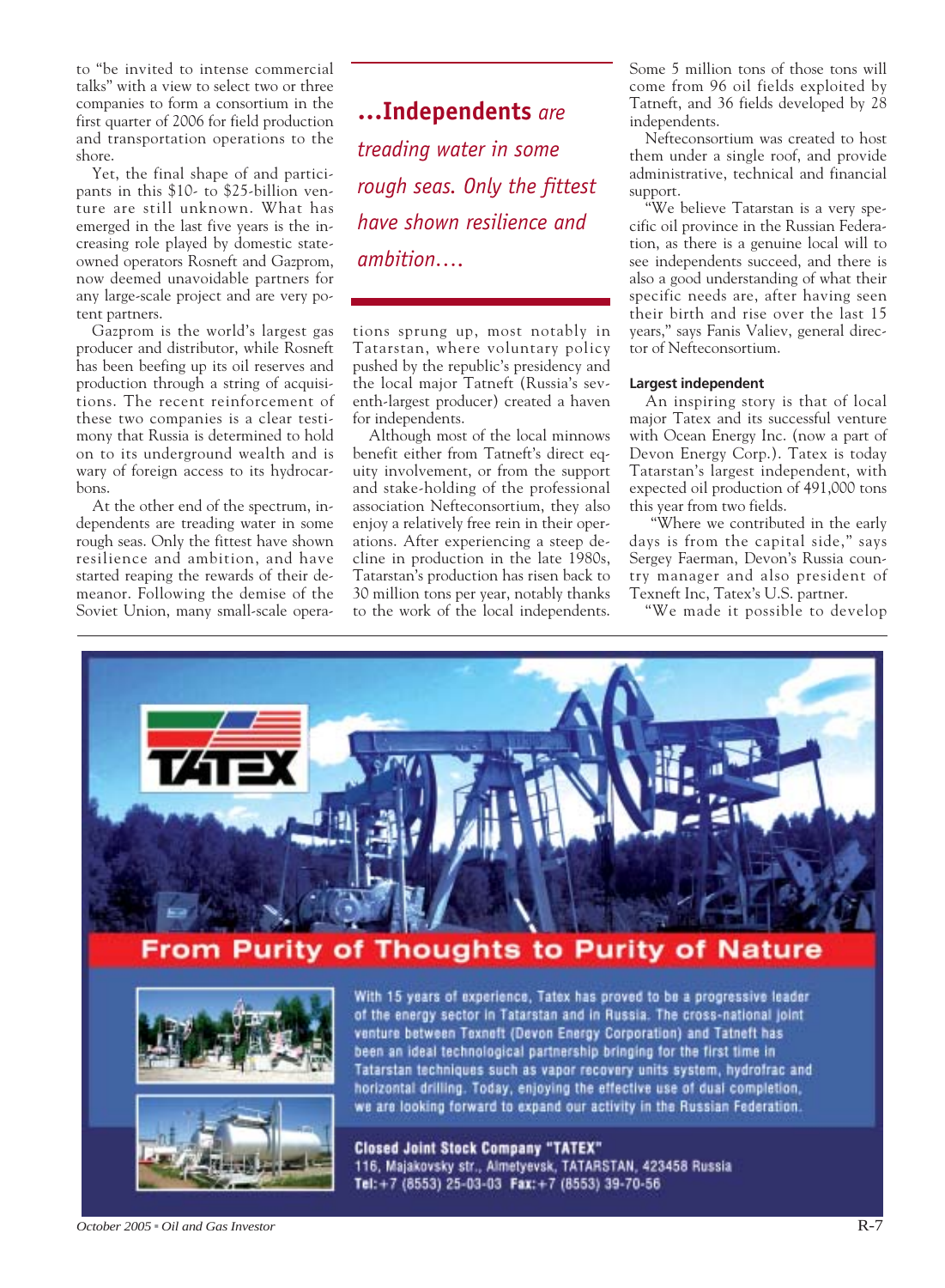

**Land of contrasts, Russia is host to many wonders: The Cathedral of the Transfiguration and its 22 domes, on Kizhi Island, north of St. Petersburg** 

these fields earlier than they would have been developed. In addition to providing capital and technology, we have contributed to the image of our partner as being a company that is not afraid of being looked at as one of the progressive leaders of the industry."

Since inception, Tatex was the first independent to successfully implement dual completion works on its fields, hydrofrac operations, as well as sell, install and operate vapor recovery units (VRUs) with more than 150 VRUs now installed all over the Russian Federation. This has helped this joint venture to further epitomize the success of international cooperation in the Russian Federation.

Irek Khairullin, Tatex's general director, says the main achievements are "the fact that our company is now cashflow-positive, has built a great infrastructure and has been paying dividends to the shareholders. These dividends are being reinvested by the sharehold-R-8 *Oil and Gas Investor* ▪ *October 2005*

ers into the company's development, which shows the respect and the trust they place in this company. We now hope to develop further, particularly geographically."

Other Tatar minnows are also growing fast and following the integrated model of the majors. Sheshma Oil, established in 1998 with a license for three fields yielding 30,000 tons from unbalanced and underproduced wells, has increased production to 285,000 tons of oil this year from 230 producing wells and plans 25 wells for drilling before the end of the year.

With in-house well-workover services, enhanced-oil-recovery capabilities, an electro-chemical pipe-plating workshop and its own construction company, the company has strong potential.

General director Rustem Takhautdinov says, "At least 25% of the company's future revenue will be provided by service activities. It is a more difficult activity range than oil production, but the needs in this region are important, and we want to develop our abilities to serve others with what we know the best from our operations."

Following the active lobbying of organizations like Assoneft, Nefteconsortium and others, the minnows were finally acknowledged as important actors of the oil and gas sector's dynamism. Yet, until three years ago, the development of independents was severely hampered by a number of factors. The majors' appetite for assets first affected many independents' survival. By limiting access to infrastructure, such as local pipelines, treatment plants and export facilities, the majors in some cases kept a stranglehold on the minnows, sometimes obliging them to give in and sell their assets.

### **London-listed**

If examples of independents losing the fight abound, there are also cases of struggling, yet eventually successful, independents like Sibir Energy. A Russiafocused, London-listed company, Sibir has been somewhat of an anomaly in the Russian sector. Developing and producing its own oil fields in Siberia, the company has a stake in the coveted Moscow Oil refinery, has engaged successfully in trading activities and is involved in one of the most acclaimed developments of the last two years.

Upon completion, this \$1.25-billion project, a 50-50 venture with Shell called Salym Petroleum Development (SPD), will be one of the largest foreign investments with foreign capital in the Russian energy sector, with 800 wells drilled and an expected cumulated production of up to 6 million tons per year by 2010.

This success is very good news for the two stakeholders: Shell, whose Russian fortunes have been mixed, and Sibir, who has endured a decade of effort, fights and controversies.

Henry Cameron, Sibir chief executive, says, "Sibir might be the only independent company of this scale to have survived in Russia. We are a bit of an attraction, and there is now an appetite for investors to see Sibir succeed. We reap a lot of loyalty from our shareholders for all these years of work and effort. Slowly but surely, as the projects matured, the knocks became less important and today, with the success of Salym, we are reaching a turning point of this company…."

The next clutch of difficulties for would-be upstream players used to be access to the state pipeline monopoly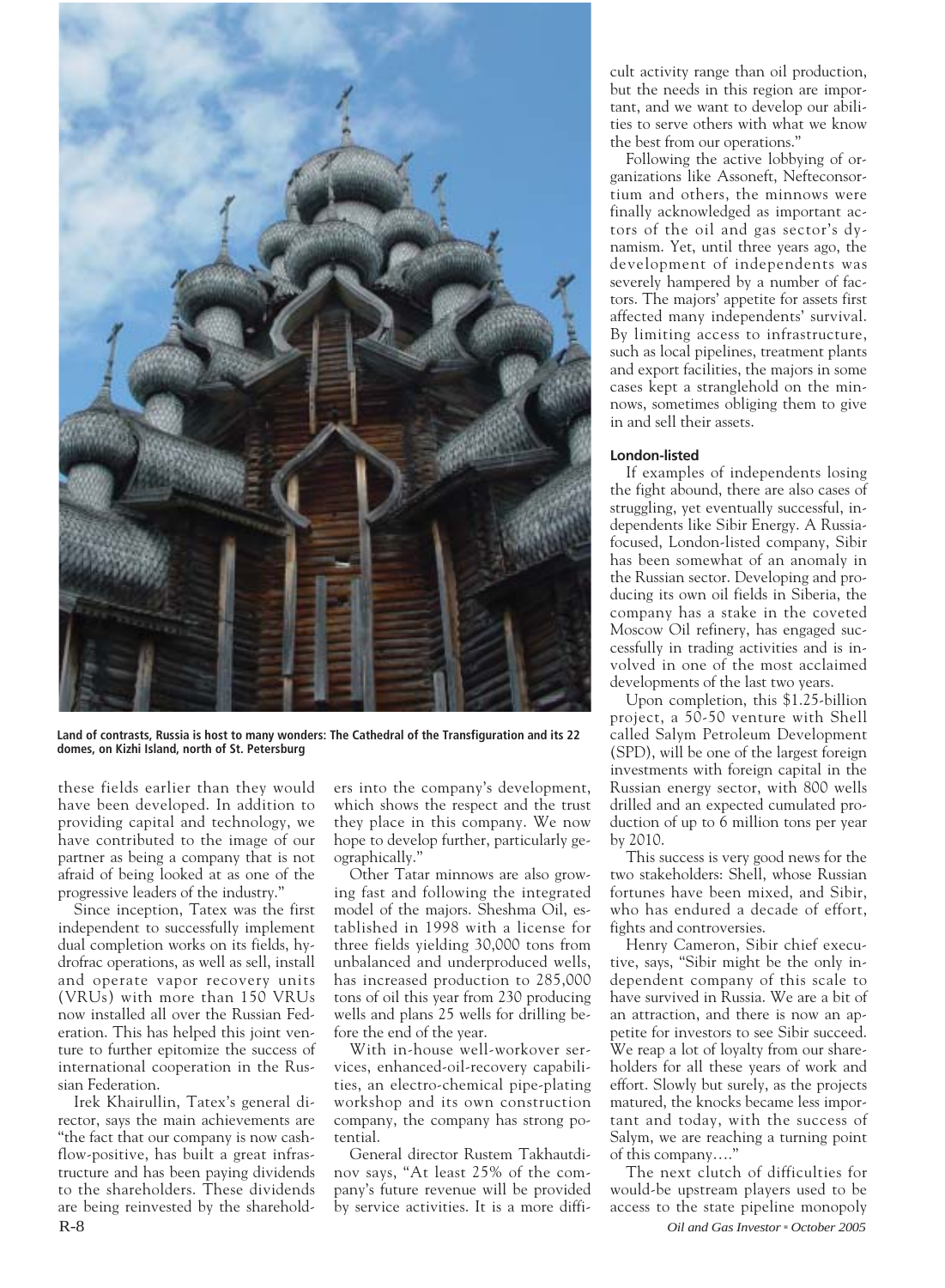### **Still a major concern** *for*

*many is the tax regime, which penalizes companies at times of high oil prices….*

Transneft. Due to a genuine lack of capacity, coupled with a certain reluctance on the part of state authorities, Transneft wouldn't grant access to its system, therefore condemning small players to sell their crude on the undervalued local market or build their own export infrastructure. In the last five years, the situation has improved greatly and many independents have highlighted that accessing pipelines is easier today than ever, despite a stillcrippling lack of spare capacity.

Equally, Gazprom was said to have made a lot of effort to grant access to its gas transport infrastructure, here again providing an encouraging signal of the large players' change of attitude.

#### **Taxes**

Still a major concern for many is the tax regime, which penalizes companies at times of high oil prices, as it lacks a progressive calculation mode. This issue has attracted the attention of natural resources minister Trutnev, and reform is in the works. After years of public outcry from the industry, in particular from smaller producers harshly penalized by the current regime, this news is one of the best signals sent to independents during the last five years.

Yet, the ill-adapted tax regime, limited access to infrastructure and inapt legal frameworks have never managed to prevent large and small players alike to consider Russia as a priority area for business development. ConocoPhillips' entry to Lukoil's capital or the BP-TNK venture are groundbreaking operations that have helped disperse remaining foreign anxieties born from the Yukos affair. TNK-BP, despite difficulties including the Russian Federation's tax claim (recently reduced to



# **Equips your rigs** with the state-of-the-art technology

Volgaburmash is one of the world's largest producers of rotary drill bits. 2800 people work to produce 550 different references on our plants in Samara, Sarapul (Russia) and Ukraine. We use state-of-the-art technologies to serve our clients in Russia, Asia, North and South America, Middle East and Australia. Are you interested in improving the efficiency of your drilling?

USA sales office: "WLS Drilling Products, Inc." 18904 Freeport Drive, Montgomery, TX 77356, USA Tel: 936 448 1911 Fax: 936 448 1912 www.wlsdp.com

VOLCABURMASH

1. Groznanskaya Street Samara, 443004, Russia Tel:  $+78463303079$ Fax: +78463302372 E-mail: intercon@vbm.samara.ru<br>www.vbmbits.com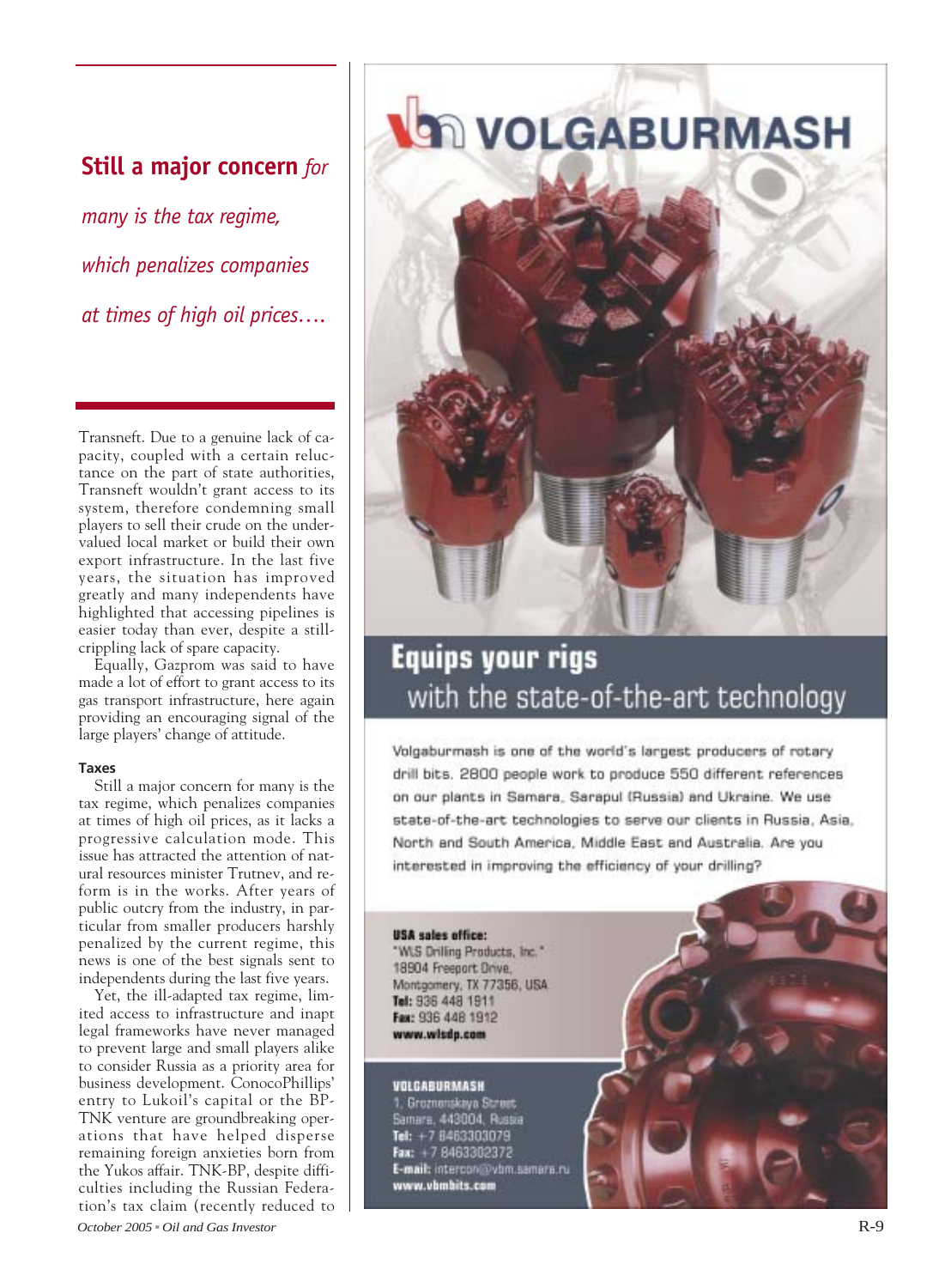acceptable levels) and unnerving uncertainties on the Kovyktinsky gas field, remains a success story. But the development of the latter issue will be a test of the Russian authority's true intentions for foreign investment.

Kovyktinsky, the largest gas field in Eastern Siberia with estimated reserves of 1.9 trillion cubic meters, is developed by Rusia Petroleum, which is majorityowned by TNK-BP. Here again, the notion of "strategic reserves" is crystallizing a great deal of uncertainty about this project and TNK-BP is eager to see the Russian authorities clarify their views. Until then, the venture, along with other large foreign corporations, may see some of their investments questioned.

Despite these signals, the attractive potential of the Russian Federation re-

### mains very important. Today, about 75% of Russia's ground-oil fields are being developed and are reckoned to be 50% exhausted. The replacement rates are worrying, at around 50%, and exploration capex is only half of what it should be, lagging between \$1- and \$2 billion per year.

But potential for further growth abounds, in Eastern Siberia, the Arctic regions and offshore. The Russian natural resources ministry is expected to put up to 240,000 square kilometers of sea shelf for auction for geological exploration before 2010. Total reserves of these offshore territories are estimated at 90- to 100 billion tons of oil equivalent, 80% gas.

These resources will be able to supply a large part of Europe's gas need and some of the United States' for decades. But this will not be possible without close cooperation of foreign players and Russian entities both state and private.

This has already been recognized by most of the key operators in Russia, and a lot of the positive changes registered in the last year or so are to be attributed to this recognition. Yet, there are still causes for uncertainty, some of them major.

The exact strategy regarding the role and shape of the state-owned upstream operators or the final content of the future subsoil law are only some of these clouds that are taking too long to clear. For the future to be bright and cooperative, Russia has to act clearly and quickly to define the shape of its oil and gas industry of the next 50 years and the degree of openness, serenity and security it is willing to guarantee.  $\Box$ 

# **Pipelines**

**R**ussia's future mega-projects aren't solely about extracting mineral wealth, but also about transporting it. With 49,000 kilometers (30,500 miles) of main oil pipelines and 222,000 kilometers (138,000 miles) of gas pipelines, Transneft and Gazprom are the largest pipeline operators in the world.

Future projects will consolidate these positions. For oil transportation, the last large, implemented project of the region was the Caspian Pipeline Consortium (CPC), a multinational project operational since March 2001 and transporting oil from Kazakhstan to Russia's Black Sea port of Novorossiysk. Involving the Russian state as a shareholder, the project has been controversial, as Russia was reluctant to see foreign-owned pipeline infrastructure on its territory as well as being a transit country for Caspian oil.

The congestion of the Bosphorus shipping lane provided extra worries to the shareholders of this groundbreaking project.

Meanwhile, the Blue Stream project is now operational, delivering Russian gas to Turkey through the deepest underwater gas pipeline ever built.

Today, the center of attention is the Pacific pipeline project. Construction is to start in December 2005, and it is to be completed by 2008. The length of the route from Eastern Siberia to Perevoznaya on the Pacific coast of Russia is 4,130 kilometers (2,566 miles) of four-foot pipe, that eventually will carry between 56- and 80 million tons a year when combined with railway infrastructure.

State-controlled Transneft will own and operate the pipeline, which should involve leading engineering companies like Stroytransgas for its construction. The total cost is expected to reach \$16 billion.

The North European gas pipeline should also be a reference project directly connecting the Russian gas network with Baltic-region countries and the European gas grid. This 739-mile gas pipeline will run under the Baltic Sea from Vyborg to the coast of Germany (in the vicinity of the town of Greiswald).

Construction of marine gas pipeline sections to deliver gas to consumers in Finland, Sweden, Great Britain and other countries is planned. Construction started in August 2005 and is to be completed by 2008. The cost of the project is estimated at \$7.8 billion, of which \$5.7 billion is to be allocated for development of the South Russian gas field.

For these projects, financing will be a major issue, and the opening of Gazprom shares to foreign investors, as well as large bond issuances by both Gazprom and Transneft, are expected to ease access to the massive amounts of capital required to bring these projects to full completion. Once again, Russia is finding itself on top of the rankings for project size.



**Cil and Gas Investor = October 2005 Oil and Gas Investor = October 2005**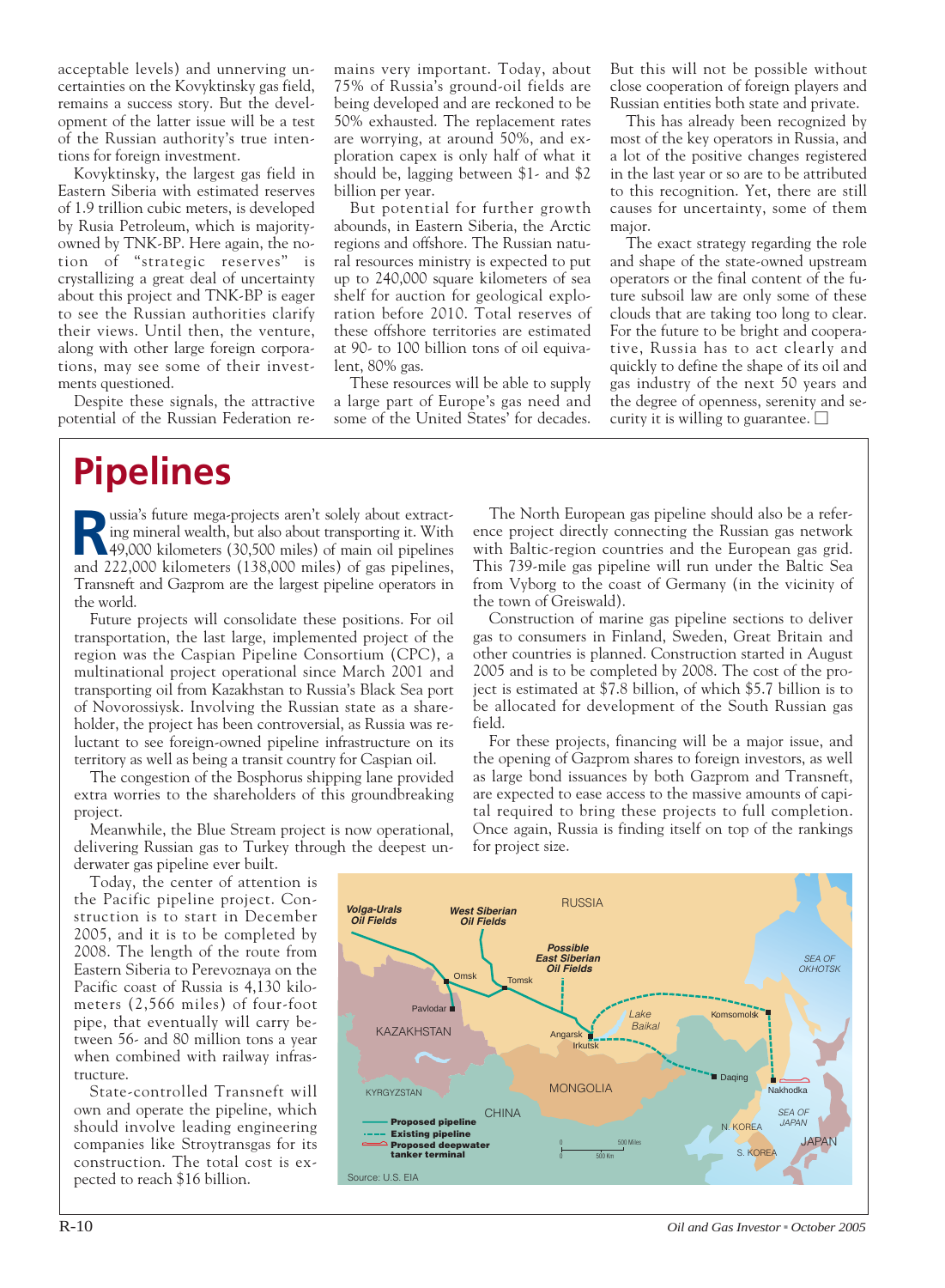# **Learning Curve**

*How does one service an industry that explores and extracts hydrocarbons across 6.56 million square miles and 11 time zones?*

uring Soviet times, oilfield services—from drilling to hydro-fracturing, downhole services, engineering and construction services—were geographically organized and attached to specific production organizations. There were drilling teams and oilfield-service brigades working exclusively in Tyumen, in the Ural region or in Tatarstan, and attached to their regional upstream state "companies."

These teams were a depositary of technical excellence and operational capabilities corresponding to the operating environment where they worked, and the oil and gas fields' structures and reservoir conditions specific to their regions. With the break-up of the Soviet Union, these teams found themselves attached to the newly created Russian oil majors and operating under more commercially sound strategies.

When the majors expanded their operations beyond original centers, and sometimes abroad, the service teams' lack of exposure to different environments and their unfamiliarity with the associated technical challenges became apparent. Meanwhile, foreign service companies that had arrived during the last years of the Soviet Union or at the very dawn of the New Era were in turn displaying a great deal of flexibility, cutting-edge techniques, and business savviness that was badly lacking to the home-grown players.

Schlumberger, one of the earliest movers, started building a strong local base, cooperating closely with the local majors.

The metamorphosis of the service sector is taking longer than the upstream reshuffling. While the latter first engaged in a rush for assets, followed by a streamlining of operations and a certain attempt to concentrate (notably under state implosion), the service sector has been rather slow to evolve. The main reason is, of course, its integration in the corporate structures of the Russian oil and gas majors, which are busy sorting out their upstream concerns before considering reorganizing and spinning off service divisions and other noncore upstream activities.

Today, oil and gas majors still handle around 70% of their services internally, leaving only 30% to local and foreign companies. The time for more radical change has come, and the service industry has already shown some progress.

#### **Modernization**

First and foremost, the needs of the Russian industry have evolved fast, and the industry has learned to become extremely demanding on the services and technologies deployed upstream, midstream and downstream. This is partially due to the influence of foreign service players, who compete through sheer quality of service, and to radical changes in mentalities in the industry since the early 1990s.

From a purely quantitative approach, the Russian industry has moved into a more quality-oriented approach, with renewed consideration ranging from more proper and careful asset management to a need for better reservoir understanding and care backed by the appropriate use of the latest technologies available, from state-of the art reservoir modeling and directional drilling to well stimulation.

The use of these techniques also allowed foreign service companies to charge premiums ranging from 10% to 80% over Russian service companies' prices. With oil prices skyrocketing and easy oil getting thinner, the Russian upstream has been happy to spend the extra buck, and learn quickly how to unlock maximum value from its assets.

The Russian industry has now looking at spinning off the last remnants of its formerly vertically integrated structure. Drilling teams have been spun off into subsidiaries, a prelude to their complete sell-offs and independence. Specialized operations have already been turned into independent companies and a few major service operators have been created.

Midway between the oil and gas producer and the service player is Ritek, which is expected to produce 2.6 million tons of oil (19.4 million barrels) this year. Created in 1992 by the will of the giant Lukoil, the company was put in charge of



**The Zapoliarnoye gas condensate field is one of the largest in the world. (Photo courtesy Stroytransgaz)**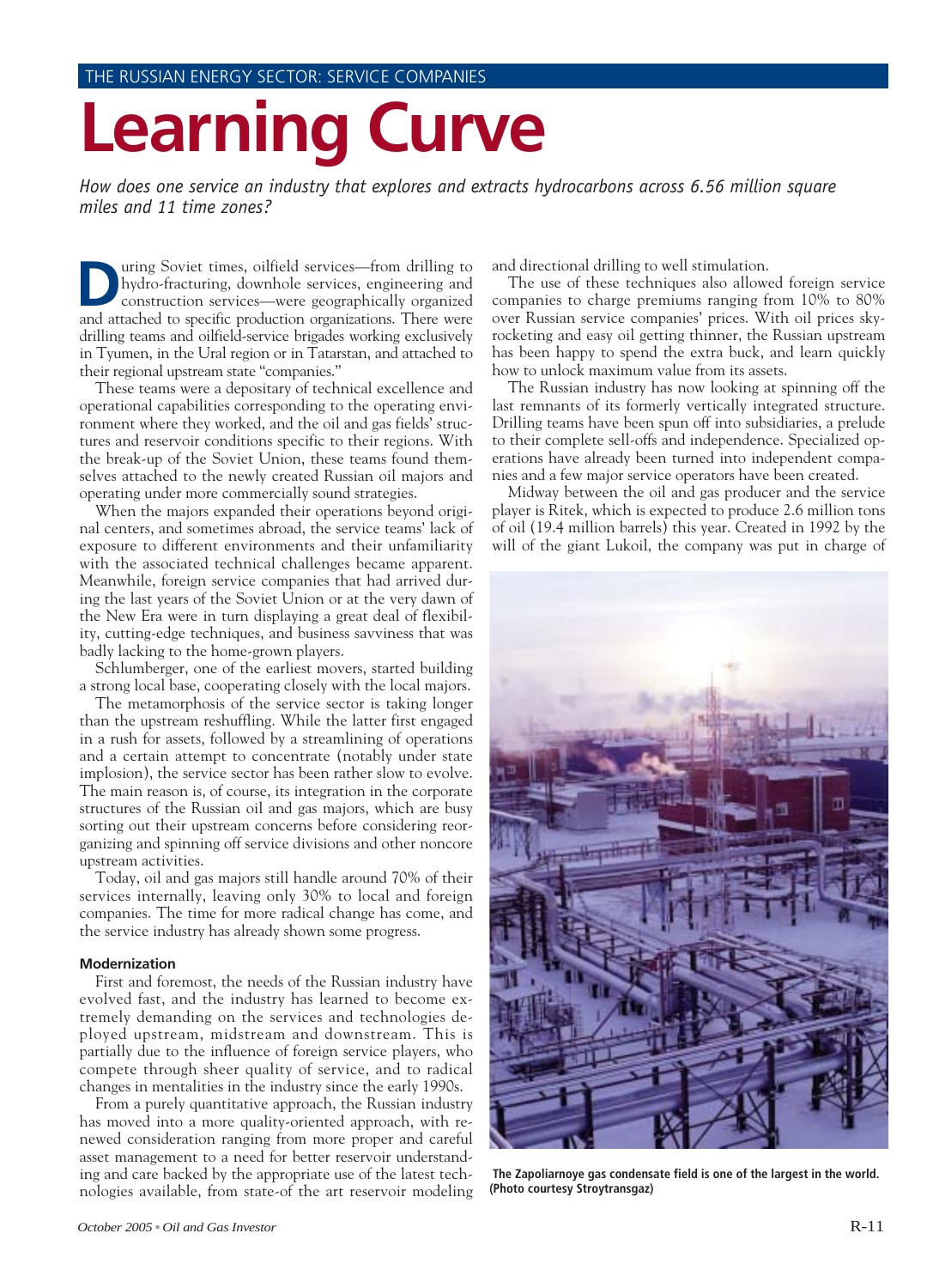developing difficult oil fields, depleted reservoirs and declining wells that the major was reluctant to exploit itself.

The company has developed knowhow and become a specialist in dealing with challenging production conditions, exporting its equipment and its technology to Oman, China and in the near future to India. From a major's divestment (although Lukoil is still the majority owner of the company with 59.1%), a strong hybrid niche player, both service provider and oil company was established.

Valery Graifer, Ritek president and Lukoil chairman, says, "In the years to come, we'll continue producing innovations and extracting oil. For us, the innovative approach is a priority. Today, the standard oil recovery factor in Russia does not exceed 35%."

Ritek works at engineering solutions that allow extracting 60% to 70% of oil from a well. "Thanks to fiber-optic systems, for example, we can significantly increase the oil-recovery factor and tap resources more carefully," he says. "I expect that all the efforts put into our research activities will bear fruit within two years."

Another precursor in the service in-



**Valery S.Graifer, president of Ritek: looking and thinking ahead**

dustry, this time a pure service operator, is Petroalliance, a company created in 1989 as a U.S.-Soviet venture. Based on cooperation with U.S.-based Western Atlas (now part of Baker Hughes), for years, the company has been the uncontested leader among Russian service companies, expanding its range of activities from seismic acquisition and modeling to onshore and offshore seis-

mic surveying, well workovers, field modeling, logging, drilling support and other services. It has also been the only company able to compete head-to-head with foreign players like Schlumberger, Halliburton and Baker Hughes, betting on its perfect understanding of local operating conditions, the Russian oil and gas industry and associated political connections to ensure a strong presence in Russia, as well as in the Caspian region, notably Azerbaijan.

In Russia, Petroalliance is estimated to control 4% to 5% of the oil-service market. The company has always been deemed very close to Russian giant Lukoil, which ensured it with a sizeable amount of work throughout its 16 years of existence. But lately its largest destiny shift came with the entry of Schlumberger as an investor in 2004 with an initial acquisition of 26%, confirmed earlier this year when Schlumberger purchased another 25%, bringing its total stake to 51%.

The purchase of the rest of Petroalliance is in 2006. Today, with offices in Houston and Moscow, Petroalliance is a player to be reckoned with on the global stage, and Schlumberger's majority stake is a clear testimony of how the

**The Krasnodarskaya compressor station, part of the Blue Stream pipeline delivering Russian gas to Turkey. (Photo courtesy Stroytransgaz)**

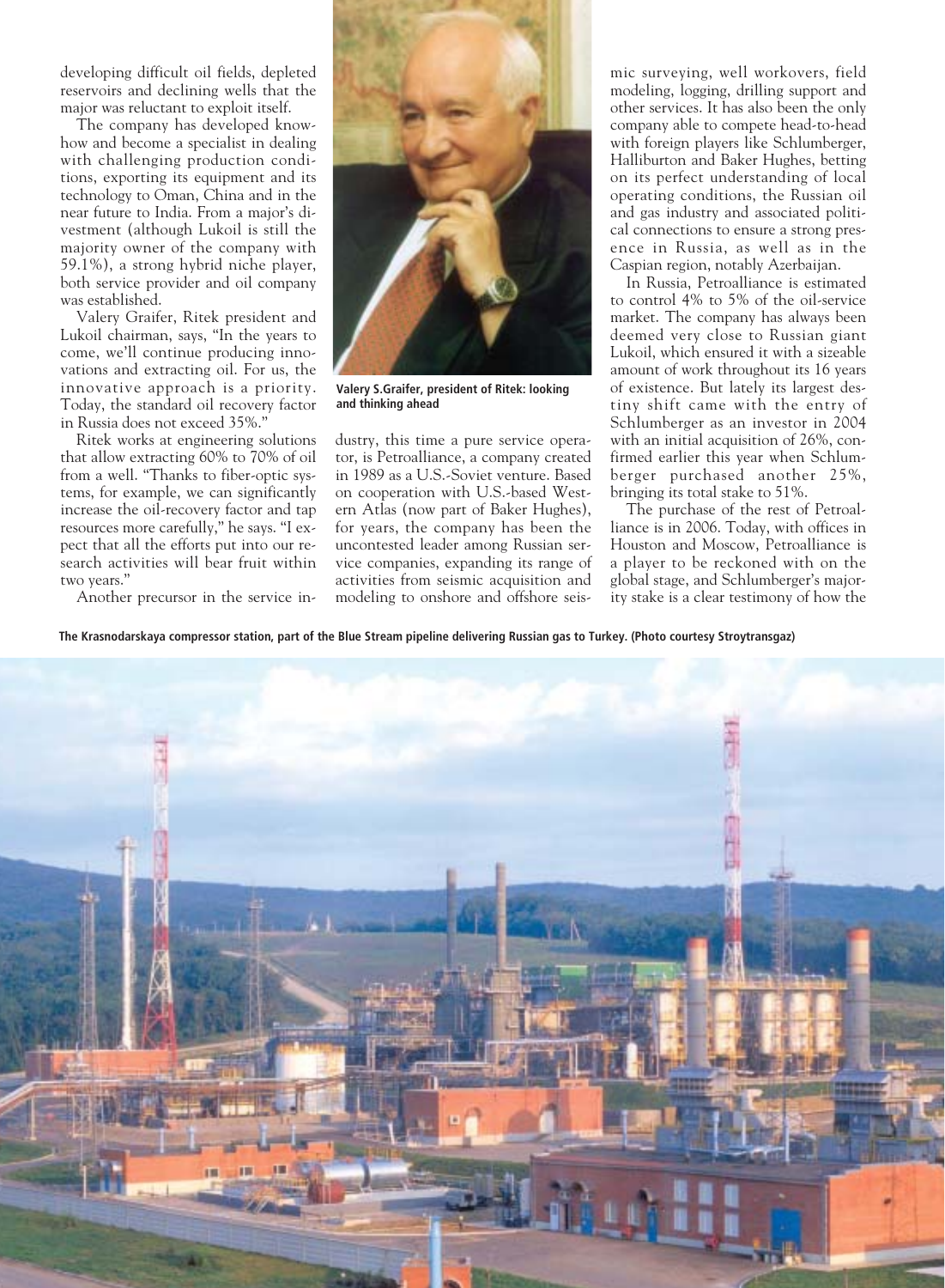Russian service industry can also be an attractive playing field for the global industry.

### **A new breed**

The game is certainly worth the effort, as most of the industry reckons that the overall value of the service market approaches \$10 billion per year, with a level of maturity that has yet to match that of its Western counterparts. Despite the presence of most of the large international players and the rise of strong local contenders, the midsize market is relatively limited, and structured much in the way the top segments used to organize their services.

The small and medium-size E&P companies still rely, in part, on their in-house capabilities to service their fields. In Tatarstan, for instance, most of the independents have enhancedoil-recovery capabilities, cementing and casing, logging and usually a set of other capabilities. This, in turn, limits the potential size of the market highlighted by sharp increases in drilling costs, from \$110 000 to \$300 000 on average in only four years, (yet still well below Western averages).

Higher costs have signaled that companies will have to look for more efficient ways to drill, and increasingly subcontract field operations, maximizing yields and asset life.

This change in the operating conditions has encouraged the development of strong local contenders, with or without foreign backing. One such upcoming local player is Moscow and Samara-based Eurasian Drilling Co. (EDC). Today the largest private drilling contractor of the Russian Federation, the company is a spin-off from Lukoil Bureniye (Drilling), a subsidiary of Russia's largest upstream company.

Following the acquisition of 11% of Lukoil by ConocoPhilips in 2004, EDC purchased the assets of Lukoil Drilling for \$130 million, including \$60 million in debt, and committed \$75 million for equipment upgrades and renewals. Today, the company is Russia's largest drilling company, and is also working in Egypt, Iran and Oman and has the firm intention to strengthen its leading position and expand its activities throughout the former Soviet Union's territory. Performing 15% to 20% of the Russian Federation's inland drilling today, EDC is poised to remain a very key player in the years ahead.

Yet, many members of the service community still perceive the company as a Lukoil subsidiary, casting doubts on



**The former Soviet Union was a collection of all types of terrains and environments, a good training ground for EPC contractors. (Photo courtesy Stroytransgaz)**

the self-proclaimed independence of the operator. Whether EDC will perform as a regular market player governed by the laws of competition and fair business or if it will benefit from a cozy captive market with its former mother house is anyone's guess.

### **Teaming competencies**

Meanwhile, the sheer size of the industry has attracted a set of other interesting players. Looking to build a position in drilling and oilfield services, Integra is a new generation of player. Backed by Western private capital, the company acts as a holding, with a view to purchasing service assets across Russia, and now encompasses drilling, workover and geophysical activities after purchases in Western Siberia and the Komi region.

"With 40% of the market serviced by small and midsize companies, the potential for horizontal and vertical growth is large," says Felix Lubashevsky, Integra's chief executive. "My belief is that we are at the beginning of a consolidation movement that will extract seven to 10 players that will be a mix of majors' subsidiaries, foreign players and independent players controlling up to 70% of the market."

For Integra, the largest areas of growth in the years ahead will be Eastern Siberia, South Tyumen and the Yamal province, he says. In this case, the real challenge is managing a smooth development and the coordination of very different assets gathered in one ad hoc structure.

This model was also followed, yet on a smaller scale, by Petroservices, another gathering of various companies under a single roof. Manufacturer and supplier of downhole equipment, the group also produces hydrodynamic research tools, carries out monitoring and measurement services for drilling, including hydrosounding, as well as activities in pipeline-flow measurement, IT and other services. Petroservices presents a convincing profile for foreign companies willing to enter the Russian Federation's market and use an existing vehicle to develop activities or find a partner.

"Our first aim was to get together operations that would not have gone far on a stand-alone basis," says Mikhail Damaskin, Petroservices general director. "We can now centralize their marketing, sourcing, and sales efforts and concentrate on building synergies. All these things these companies might not have achieved by themselves."

Indeed, in a country where companies have been used to deal with inhouse services, convincing them to call upon external companies isn't necessarily easy, so one has to display strong credentials to become a recognized contender. With service contracts usually signed for periods of one year, pressure weighs heavily on the shoulders of service contractors who have to renew their lifelines every year and face the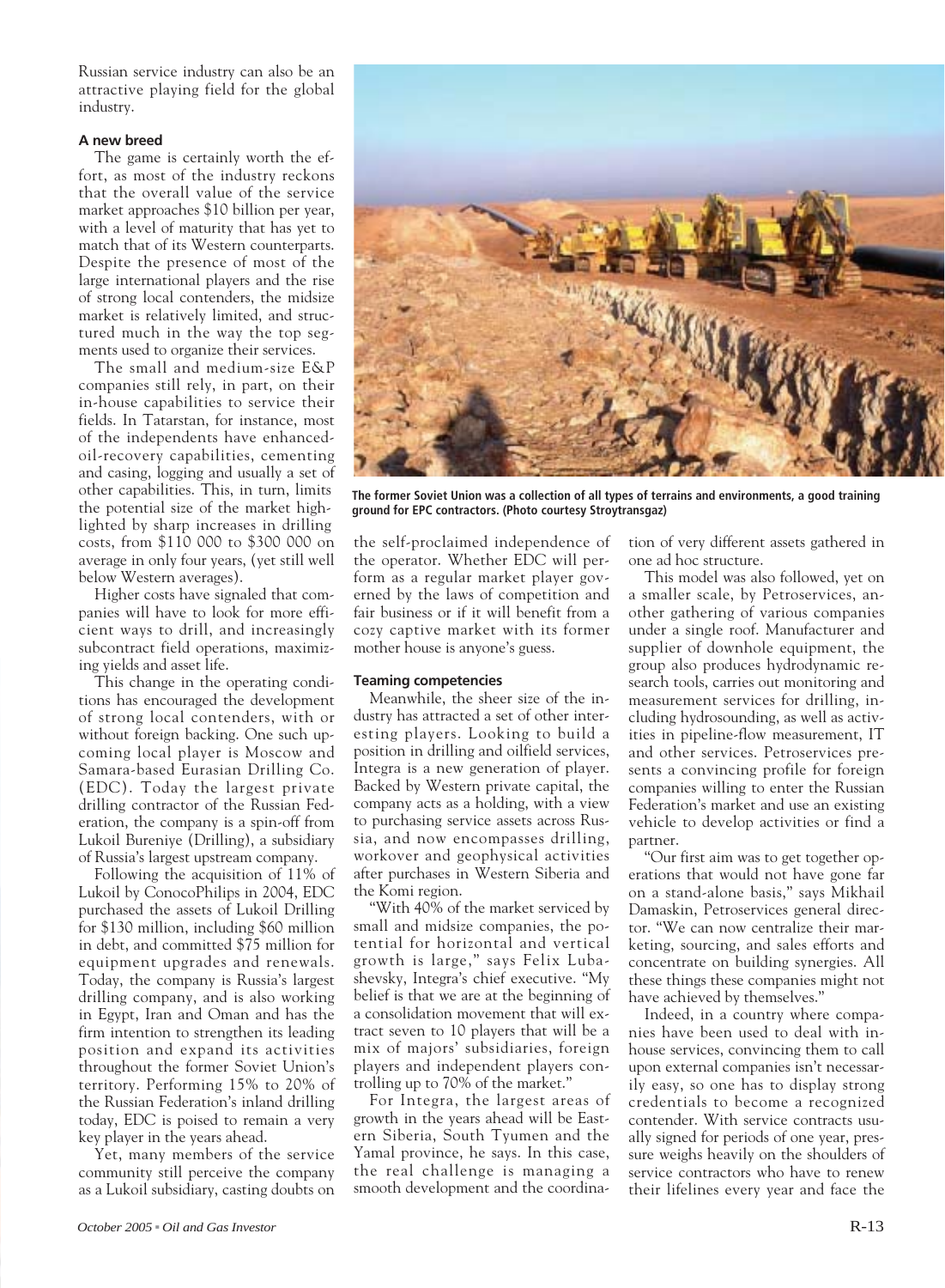



#### **SALYM FIELDS**

A 50% share of the largest onshore development in Russia

# 406 mmbbls Sibir share

**MAGMA** 

A vital asset growing in production and reserves

# 81 mmbbls

# sibir Bnergy plc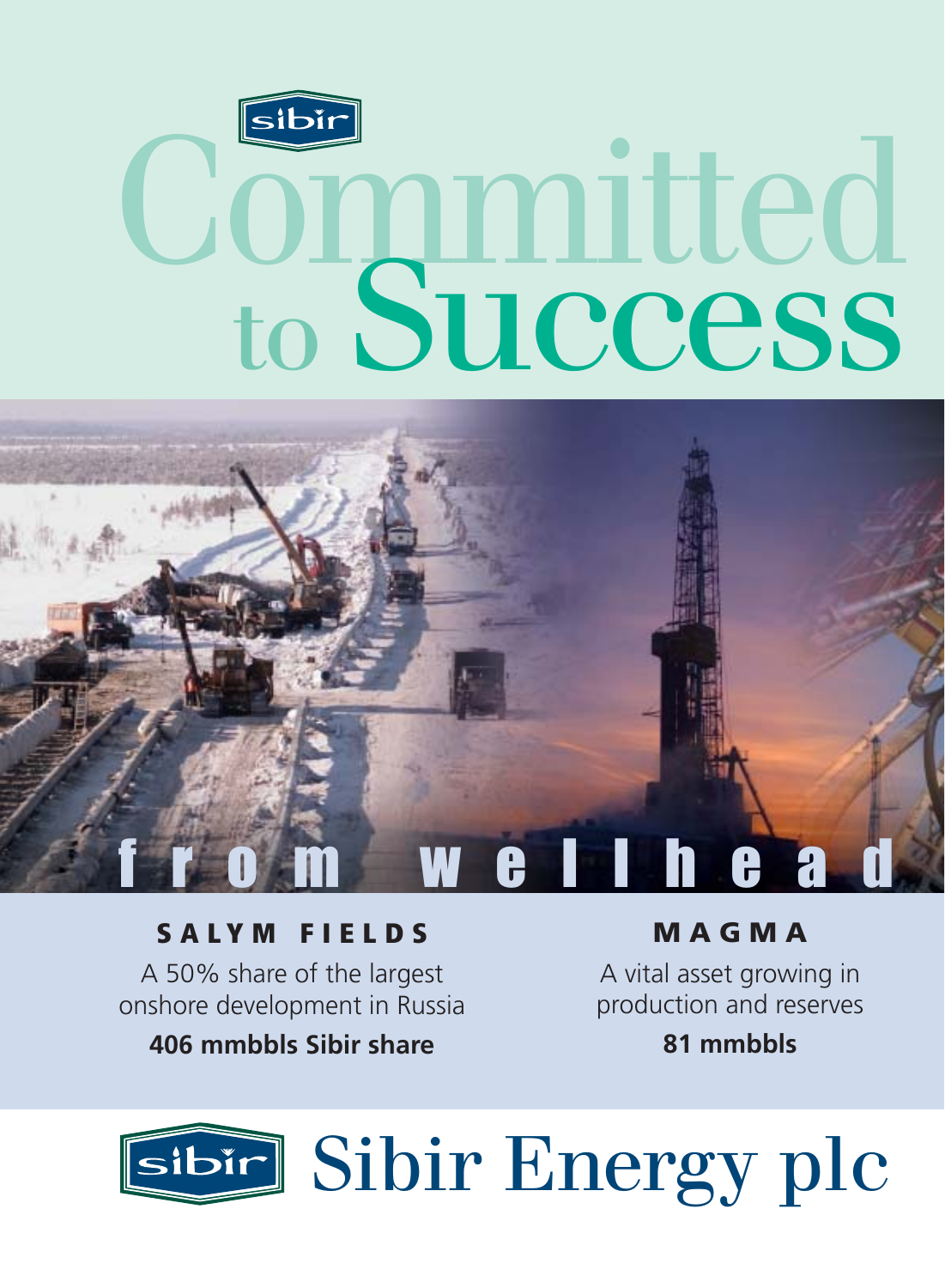# in



# MOSCOW OIL & GAS COMPANY

A strategic partnership with the City of Moscow in refining, distribution and retail

# SIBNEFT-YUGRA

A turning point for business in Russia. An upside bonus for shareholders

11 Grosvenor Crescent, London SW1X 7EE +44 20 7235 3166 5 Nikitskiy Pereulok, ent. 2, 9<sup>th</sup> floor, Moscow 125009 +7 095 792 3045 | AIM Listed: SBE

www.sibirenergy.com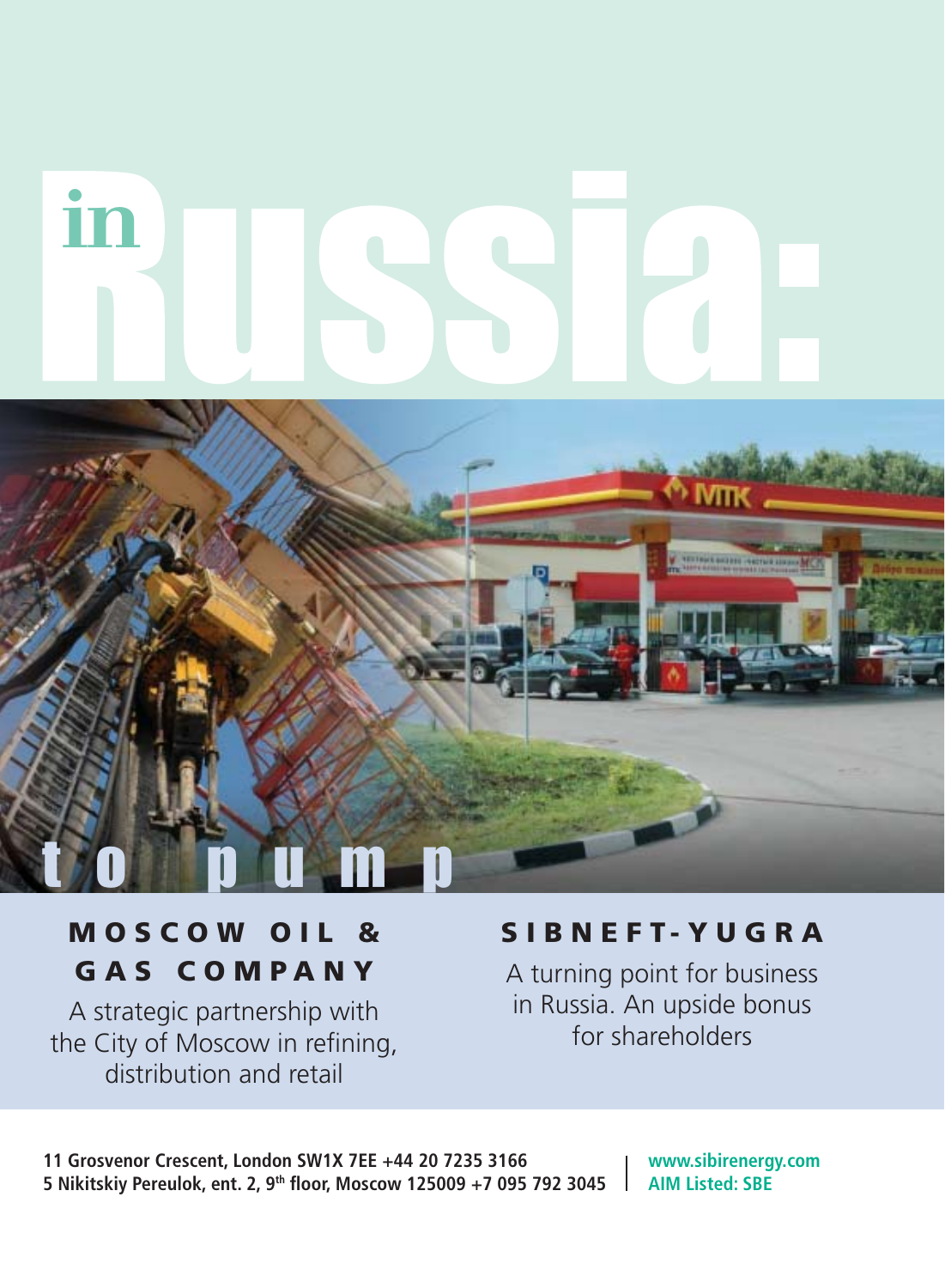threat of permanently losing their contracts.

For drilling contractors, the competitive threat can take unexpected shapes: major global players like KCA Deutag and Weatherford are already present in the Russian Federation, pulling the sector upwards as far as quality and diversified service approaches are concerned. The new threat is now emerging from the east: Chinese drillers have already started to penetrate the market in Eastern Siberia and the phenomenon is expected to grow in the years ahead.

"This is taken seriously by most of the actors of the sector," says the senior manager of a leading service contractor. "This is why we are strengthening our operational and corporate structures, so we are able to approach our clients with critical mass, alongside solid services and offers. As most of the operators won't be able to engage in a price competition for long, the threat has to be addressed through quality and privileged partnerships with the upstream players."

As a result, companies like IDS (Intellect Drilling Service) have appeared. Made up of experienced drilling specialists, IDS is an engineering and service center looking at extracting and maximizing customer value from the extensive Soviet and Russian experience in drilling.

"We have to work on changing men-

talities besides improving our clients' bottom lines and striving to improve the overall quality level of this industry's drilling activities," says Alexey Messer, IDS general director. "The sector is still reacting slowly to new products and services available to improve operational results."

Through increased competition and changed market expectations, a rush for recognition has begun for those who don't benefit from protected markets inherited from the past.

### **Former giants**

Recognized service players in the Russian Federation include those in place for many years. In engineering, procurement and construction (EPC), the uncontested leader is Stroytransgas, a giant player, directly descended from the MinNefteGazStroy, the Soviet ministry of oil and gas construction.

Turning over more than \$1 billion, with 20,000 workers, the group specializes in pipe engineering and construction, such as power stations, compression stations, development and operation of oil and gas fields, and civil engineering.

The company has built large chunks of the Russian-region pipeline infrastructure and worked on large international projects like Blue Stream that brings Russian gas to Turkey through a 396-kilometer pipeline, partially running under the deep waters of the Black Sea and the deepest pipeline project ever achieved.

The company also set world records of productivity in this project, and displayed a breadth of know-how, from micro-tunneling to the laying of a critical gas infrastructure in a seismic region. Stroytransgas has also been involved in projects in Greece, Finland, Algeria, India and Kazakhstan.

Currently the company is building pipelines in Sudan and India and recently won a new EPC contract in Algeria. Despite being the direct descendant of a state-controlled structure and notwithstanding its sheer size, Stroytransgaz displays a very modern front, has streamlined its business, separating units and establishing subsidiaries to gain efficiency points, and is constantly looking at ways to be bestin-class.

Alexander Lavrentiev, vice president and head of strategic management, says, "Selecting between the different ways to develop ourselves is not a threat or a difficulty but an opportunity to open new prospects. The main difficulty in Russia is linked to the development of market relations. The biggest Russian client still has attitudes that are different from normal international practice.

"Normally, the client divests and outsources EPC. But here, some Russian clients think it is better to spend



R-16 *Oil and Gas Investor* ▪ *October 2005* **Drilling and oilfield services are tomorrow's hot play in the Russian oil and gas sector.**

money inside the company than outside. International practice has shown that only in very stable administrative systems this approach could be imposed. At Stroytransgaz, with extensive international experience working on a pure EPC basis for Bota, Sonatrach and other clients, we believe that market drivers will push Russian clients into more market-orientated approaches."

Educating the market is therefore another task taken by Russian service players when trying to tap into the 70% of services still completed in-house. Bringing in the latest technologies and using capitalintensive techniques to maximize the use of an asset or the quality of infrastructure is now becoming accepted as common practice.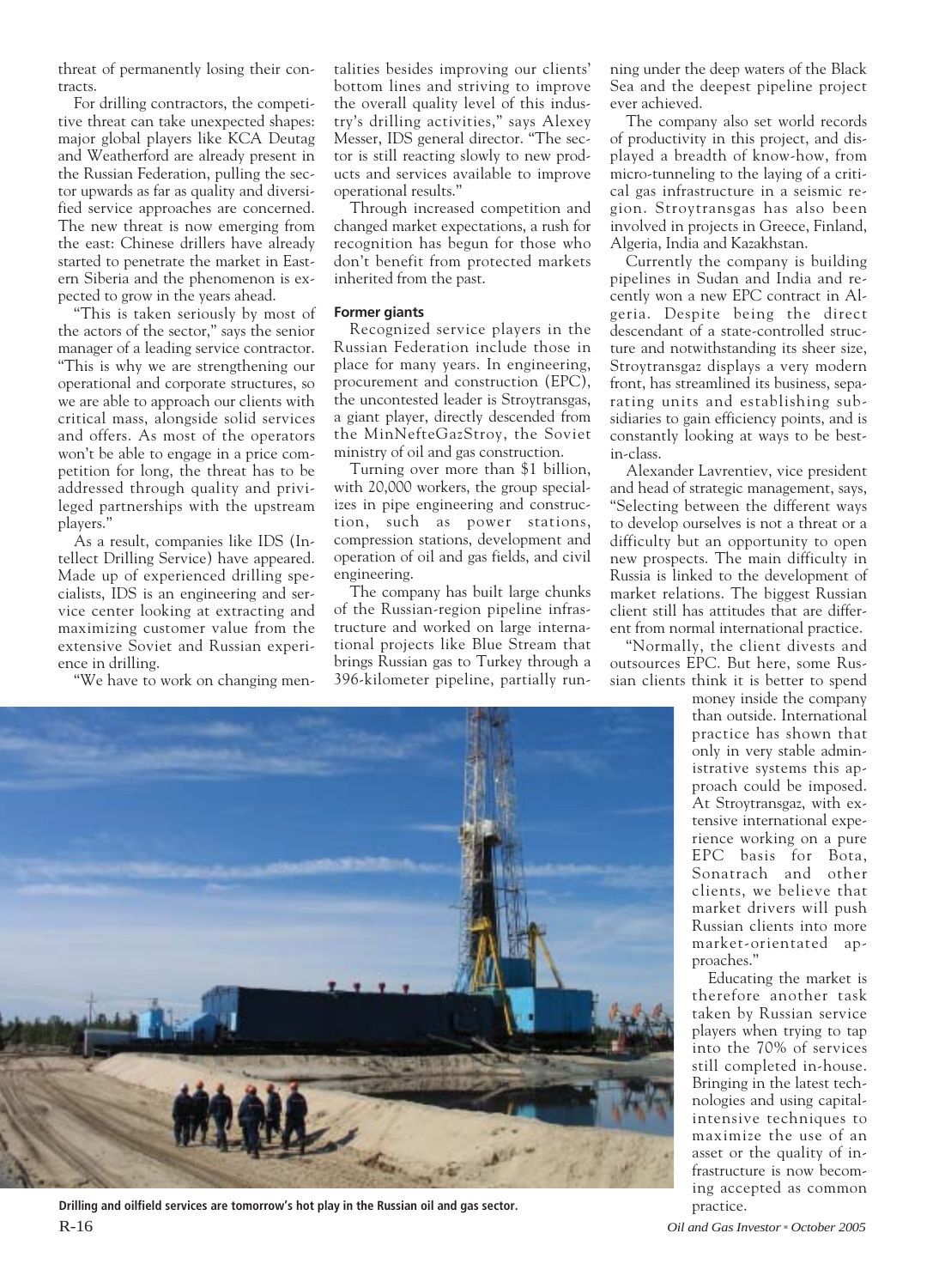Much work remains to be done on shifting business paradigms and organizational habits, from a vertical approach, where total control over a project is the norm, to subcontracting and the use of modern appropriate instruments.

"Stroytransgaz accepts construction contracts," Lavrentiev says. "It also accepts EPC contracts. We had to construct the whole chain of these competencies. Now we are working on our processes to see which link needs to be strengthened. We have found out that we have to develop our engineering companies and project-management capabilities. We learned a lot from large international players and American corporations to see how they organize themselves and we see now that we

**Chinese companies are adding supply to the Russian land-rig market.**

still have opportunities to structure ourselves in a way that could be more efficient."

From a rigid structure and frame of activities, companies like Stroytransgaz have learned to radically change their profiles, and to adapt more precisely to their environment. They became key global contenders in very short periods of time and are more eager than ever to reap the benefits of their visions.

Russia is looking at building one of the world's largest oil pipelines, connecting Western and Eastern Siberia with the Pacific. It is also involved with the biggest gas production and transmission project in the world—connecting the Yamal-Nenetski province to Europe through the Baltic region (already Stroytransgaz was involved in the construction of a gas pipeline connecting Yamal to Europe via Belarus), as well as some possible interconnection between the Russian grid and Asian and European markets.

In other words, the future is bright for the few Russian mega-players that have managed the transition from state *October 2005* ▪ *Oil and Gas Investor* R-17

administrations to fully recognized international players, displaying knowhow, competitiveness and an appetite for global growth.

#### **Vertical and horizontal**

Other large players have developed through both vertical and horizontal growth. One example is MNP, a group owned by OMZ, a Russian steel concern. MNP has gathered shipbuilding activities (at five shipyards) with ship machine building, drilling tools and drilling equipment divisions and a strong heavy offshore design and fabrication capability. This is in part due to the acquisition of U.S. offshore design and engineering company Friede Goldman.

Michael Kosslapov, MNP president and chief executive, says, "The market is slow for heavy land rigs these days." Competition from the East is increasing and becoming a source for concern.

"We have to be wary of the Chinese competition in this segment, with players like Baoji that are stepping up their presence in this market. For our group,

In the case of its drilling equipment activity, the opening of service centers is expected to provide the differentiation necessary to cope with Western and Chinese competition.

we foresee growth potential in smaller land drilling rigs like modular cluster rigs." As for the rest of MNP's business, offshore design today represents 15% of total activities and could well go up, with Caspian projects providing the bulk of this growth momentum. The company already participated in the construction of equipment dedicated to Kazakhstan's offshore fields, notably for Italy's Saipem. A large integrated player like MNP benefiting upstream from metal supplies from its mother company, midstream from fabrication yards and shipyards, and downstream from a wide array of subsidiaries—still needs to work hard on its strategy to face competition and maximize its own growth potential.

#### **Niche excellence**

After being cast in the shadows of unforgiving international competition, local equipment makers are seeing light at the end of their tunnel. Such a significant player is Volgaburmash, the country's leading maker of drilling equipment, and one of the world's largest producers of rotary drillbits.

After difficult years, the company successfully restructured itself and expanded marketing efforts into Asia, the Middle and the Far East, North and South America, Africa and Australia. Meanwhile, it upgraded its production tool and expanded the range of its products, today offering 350 different bits, from three to 26 inches.

"We were successful in coming to terms with our past and efficiently shape our present," says Michail Gavrilenko, Volgaburmash president.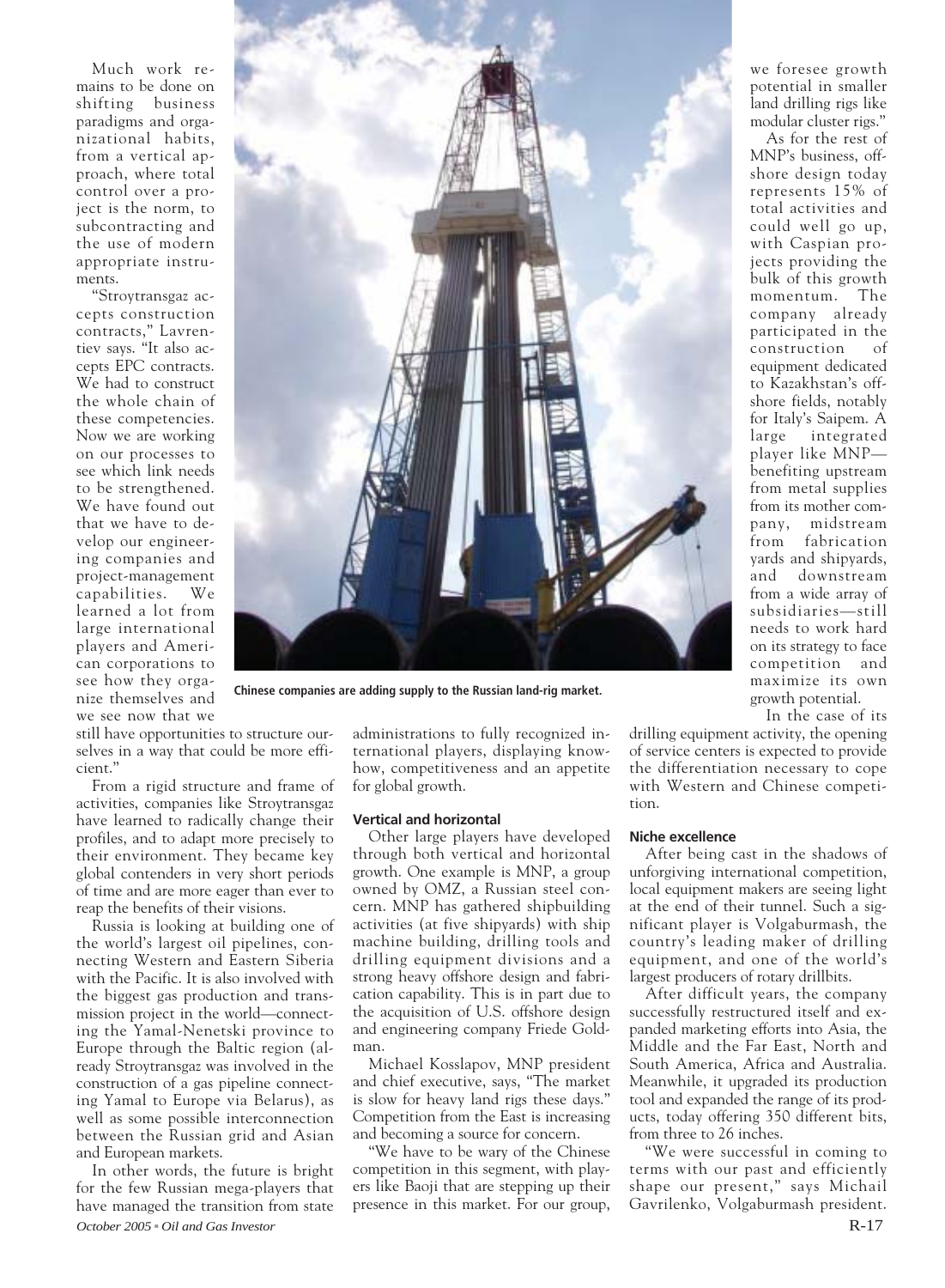

"And today, we have learned to forget about having complexes on our products: after serious efforts and capital expenditures, our quality and our services can today rival on the global stage. Our past in unrivalled and we are working hard to make our future the same."

Despite the optimism, Gavrilenko worries over the purchasing policies of Russia's large upstream players. "Nobody knows what they buy, to whom and for what prices," he says.

In the shadows of the large groups, smaller players also try to find a place in the sun, and here again, offer reasonable opportunities of investment and cooperation. The Soviet Union's tradition for scientific excellence has left behind a plethora of highly qualified technicians and engineers eager to embrace opportunities.

A wealth of entrepreneurs and bright minds has established small businesses, sometimes one-man shows based upon a single technical innovation. A decade on, and some of these players are still around, some thriving, others striving to move to the next phase.

The cutting edge of their products and services deserve attention from the oil and gas investment community, but Igor Melnikov, chairman and president of Petroservices, draws limits to foreign investors willing to step in the service industry.

"We are very happy to see foreign companies coming and bringing their know-how and technologies and establishing joint ventures in Russia," he says. "On the other hand, we don't want to see too many companies coming to Russia only to purchase assets."

He adds, "We want transparent investment to come to the Russian ser**The overall value** *of the [Russian] service market…has yet to match that of its Western counterparts.*

vice sector. We don't like monopolies; we want a fair, open and competitive environment."

Examples of local exciting players abound. Geokosmos creates and supplies 3-D terrain and engineering structures models and large-scale digital topographic maps, allowing the precise 3-D visualization of terrain as well as structures over it, even complicated ones like oil and gas treatment plants.

Meanwhie, Geophysical Data Systems (GDS) is a seismic-data-processing software developer established 13 years ago. Its Interactive Statics Technology product allows quick and easy processing of data, notably in difficult terrain. GDS has also worked with major clients in the Gulf and in the CIS region. Yet the Russian market seems to be ample enough for Alexander Zhukov, managing director.

"A few years back, we were actively seeking customers around the world in Canada, Saudi Arabia and others but since then, the volume of work with Russia has picked up, and has provided us with enough work to keep our company and our people totally busy," he says.

"Today, with the announced conversion of exploration licenses into production licenses, we see a good stimulant for the development of exploration activities, and for our products."

Another example of technical excellence is INEF, a Moscow firm that has developed equipment and techniques for the acoustic rehabilitation of wells and beds, allowing increased yields from boreholes previously partially clogged.

The company has recorded commercial successes in Russia and in the Caspian region, increasing yield in up to 1,500 wells in more than 50 fields both in Russia and abroad, producing in excess of 2.5 million tons of additional oil from wells that were suffering structural damage. Building on these successes, INEF is now looking at other opportunities to expand its sales and to invite an investor to give it a second breath of life at a time when depleted fields, old oil wells and damaged structures are boosting commercial value more than ever across the former Soviet Union and beyond.

"Our technology will be very popular tomorrow with small and medium-size companies, as it is cheap, easy to deploy and produces fast results," says Isaak Orentlikherman, INEF chief executive. "We are ready to collaborate with possible partners, as we believe this technology has a strong commercial future."

### **Growth potential**

This example illustrates the sort of potential still to be revealed by the Russian service sector, from the largest players to the smallest, offering niche investment and other forms of partnerships opportunities. With only 30% of the sector to be considered as "open" generating up to \$3.5 billion of revenue, the potential for future growth is enormous and the appetite for development by local companies is real, and today more than ever built on solid credentials.

The sector also remains firmly anchored at the heart of a major hydrocarbon region, also promising plenty of future developments provided Eastern Siberia, the Arctic North and the most promising parts of the Russian shelf keep their promise. The balance of activity development should be provided by the use of enhanced-oil-recovery techniques and the unrivalled construction of groundbreaking infrastructures like the giant pipelines being planned. For those lucky enough to service this growth, the sky will be the limit.  $\Box$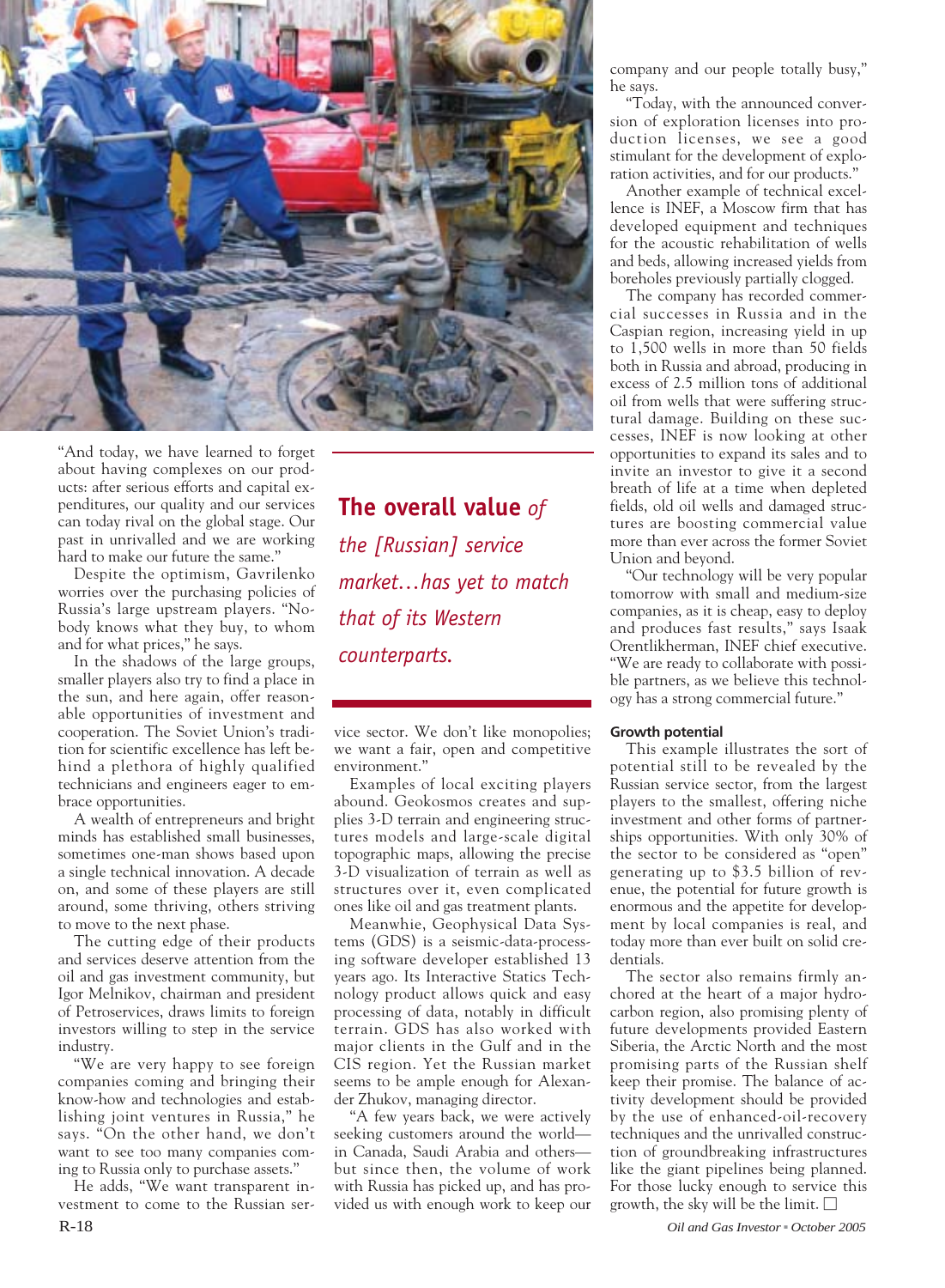# **Framing Perceptions**

*Consideration of a new law involving Russia's protection of its greatest-potential assets has piqued the interest of Russian E&P investors.*

Four years ago, the debate about the legal system framing<br>
F&P activities was centered on production-sharing agreement (PSA) laws. Some leading voices, including jailed<br>
Yukos chairman Mikhail Khodorkhowsky, deemed the law E&P activities was centered on production-sharing agreement (PSA) laws. Some leading voices, including jailed Yukos chairman Mikhail Khodorkhovsky, deemed the law detrimental to the nation's interests and too favorable to foreign companies.

The law was scrapped, triggering the ire of foreign investors, and only the agreements signed between the state and the foreign majors involved in the Sakhalin 1 and 2 and Kharyaga projects were "grandfathered."

Today, there are rumors of the possible revival of PSA legislation to facilitate the development of the next generation of mega-projects on the Arctic shelf and elsewhere, but the focus of the industry is elsewhere. Everyone is waiting on the forthcoming new subsoil law, which is expected to come into force by the end of the year to replace one deemed out of date and ill-adapted by the industry.

Drafts of the law have been circulated, dispositions have been leaked and some of its provisional content has caused alarm among the international oil and gas community, as well as among many of its Russian counterparts. The an-



**For Andrey Goltsblatt, "it is time to take Russia seriously."**